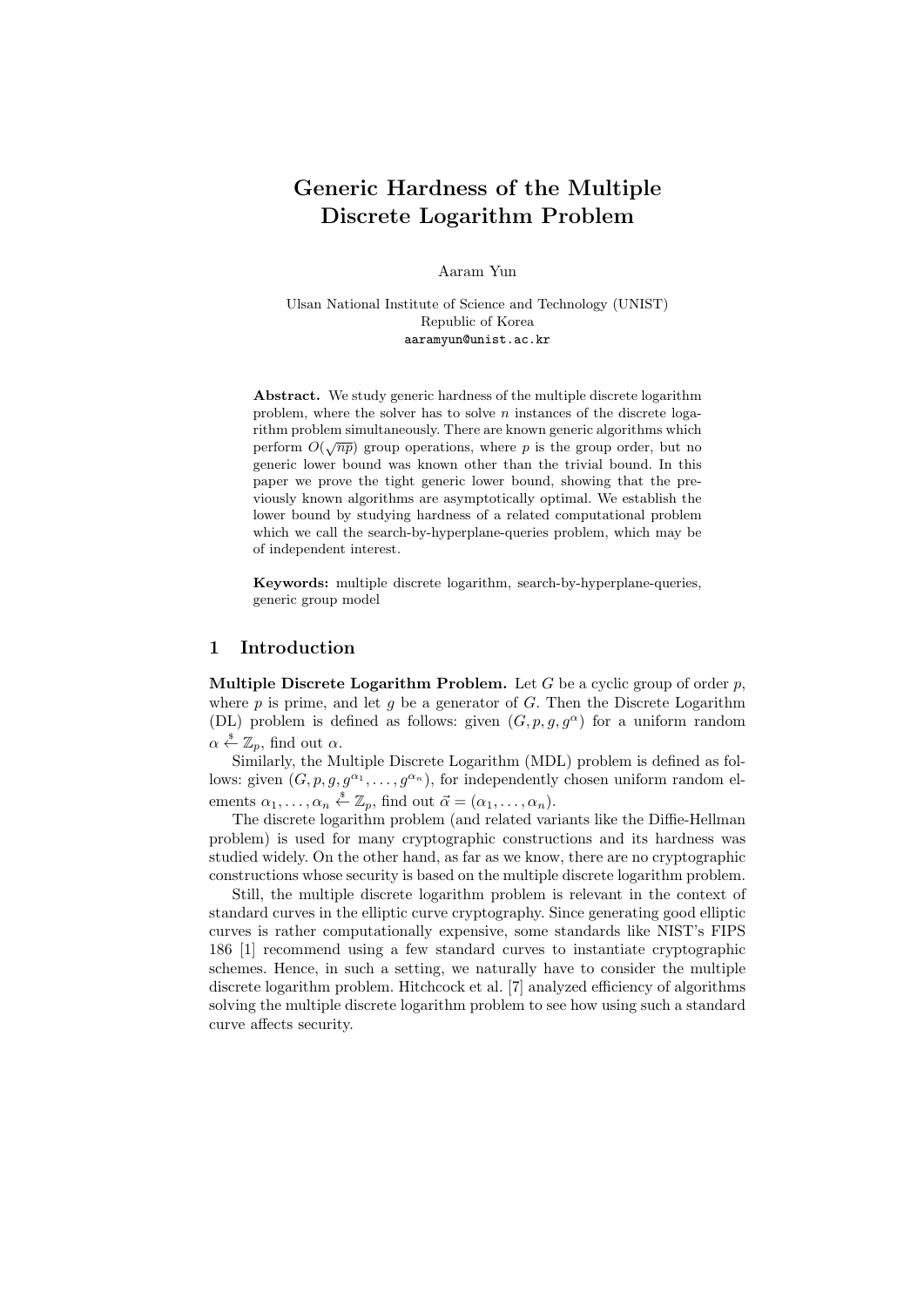Moreover, some cryptographic constructions require a user to solve 'small' discrete logarithm problems: either the group order p is small, or the exponent  $\alpha$ is chosen from a small subset  $I \subseteq \mathbb{Z}_p$ . One such example is the Boneh-Goh-Nissim homomorphic encryption [5], where in order to decrypt a ciphertext, a user has to first compute  $g^m$  from the given ciphertext and then solve the discrete logarithm to recover the message  $m$ . Another example is the Maurer-Yacobi identity-based encryption [10]. Their construction uses a *trapdoor discrete logarithm group*, where the discrete logarithm problem is feasible to a user who has the trapdoor information, while hard for those who do not. They achieve this by using a composite-order group, and then the trapdoor information is the factorization of the group order. A user who has the factorization can solve DL on small groups so the discrete logarithm problem is feasible, but an adversary has to solve the DL problem in a large group. For these cases, efficient algorithms for solving DL is crucial, and for example, Lee, Cheon, and Hong [9] and Bernstein and Lange [2] showed how to speed up the solution of the discrete logarithm problem via precomputation. When considered as a whole, these become algorithms for solving the multiple discrete logarithm problem.

Generic Group Model. In general, hardness of a cryptographic problem based on a group does not depend solely on the isomorphism class of the underlying group. For example, while we believe that, if we carefully choose an elliptic curve and a subgroup  $G$  of prime order  $p$  on it, then the discrete logarithm problem on G would be difficult, we also know that the same problem is trivial on the additive group  $\mathbb{Z}_p$  which is nonetheless isomorphic to G. What is important is how the same isomorphism class is encoded to a concrete 'representation'. When  $\xi : \mathbb{Z}_p \to \{0,1\}^t$  is an injective function, we say that  $\xi$  is an encoding of the group  $\mathbb{Z}_p$ . In such a case, we may define  $G := \xi(\mathbb{Z}_p)$ , and make G into a group by giving  $G$  the unique group structure induced from the bijection  $\xi : \mathbb{Z}_p \overset{\sim}{\to} G$ . Conversely, we can see that any concrete cyclic group with prime order p should come from such an encoding  $\xi : \mathbb{Z}_p \to \{0,1\}^t$  together with functions  $\mu: \{0,1\}^t \times \{0,1\}^t \to \{0,1\}^t$ ,  $\iota: \{0,1\}^t \to \{0,1\}^t$  such that  $\mu|_{G \times G}$ and  $\iota|_G$  give multiplication and inversion on G, respectively.

Also, a sophisticated algorithm may analyze and exploit structures of such an encoding to solve group-based computational problems. Naturally, such an algorithm is specific to that particular encoding. On the other hand, there are many 'generic' algorithms which are agnostic to the particular encoding used. One such example is the Baby-Step-Giant-Step algorithm for solving the discrete logarithm problem: BSGS algorithm does not assume anything about the group encoding, except that it is indeed a group encoding, therefore it works for any cyclic group, even though better algorithms exist for some specific groups.

'Generic hardness' of a cryptographic problem, that is, hardness against such generic algorithms, was studied for many group-based cryptographic problems. While a proof of generic hardness cannot really replace serious cryptanalysis for such a problem, at least it serves as a sanity check, in the sense that if a problem can be solved efficiently even by a generic algorithm, certainly one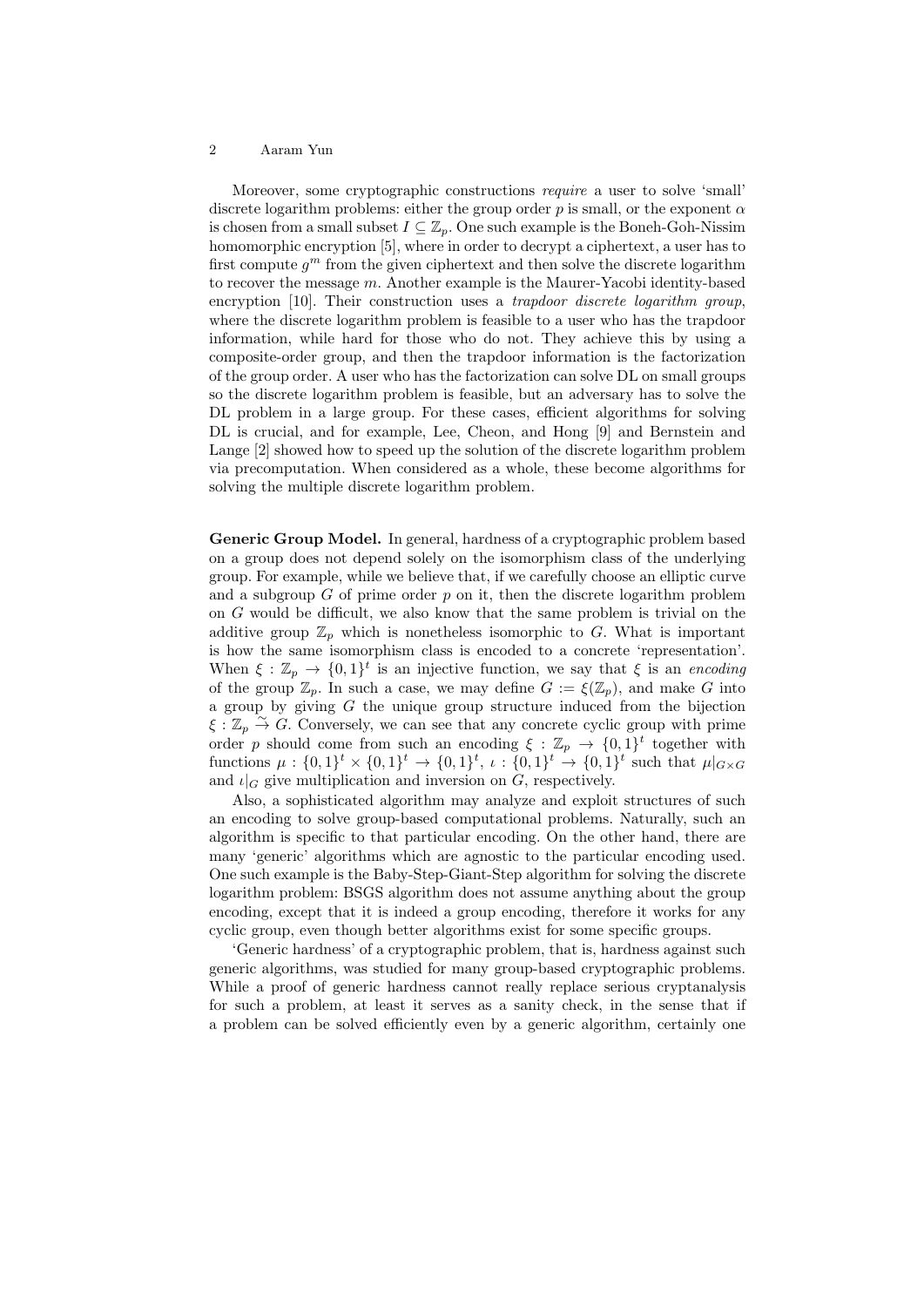cannot base cryptographic constructions on such an easy problem. Also, for example on elliptic curves, so far no better non-generic algorithms are known.

To analyze such generic algorithms, the generic group model was proposed by Nechaev and Shoup [11, 12]. In the generic group model, to ensure that a generic algorithm cannot exploit the encoding of a group, a random encoding, an encoding  $\xi : \mathbb{Z}_p \to \{0,1\}^t$  which is uniform randomly chosen from the set of all injections  $\mathbb{Z}_p \hookrightarrow \{0,1\}^t$ , is used. Since in such a case we cannot expect any efficient algorithms for group laws, the group laws are given by oracles: the algorithm makes oracle queries by giving encodings of group elements like  $\xi(\alpha)$ ,  $\xi(\beta)$ , and the oracle returns the result of multiplication or division of these elements in encoded form. In the generic group model, we consider the query complexity of an algorithm to measure its efficiency.

Generic Algorithms for DL and MDL Problems. Shoup [12] analyzed generic hardness of the discrete logarithm problem. He showed that any generic DL solver which makes at most  $q$  queries to the group law oracles has the success probability at most  $O(q^2/p)$ . In other words, any generic DL solver with some probability at most  $O(q/p)$ . In other words, any generic DD solonistant success probability should make at least  $\Omega(\sqrt{p})$  queries.

As explained before, there are generic algorithms for DL with asymptotically tight matching upper bounds. The Baby-Step-Giant-Step algorithm is an example, and Pollard's rho algorithm is another. Both algorithms perform  $O(\sqrt{p})$ group operations. And this gives us a trivial generic algorithm for solving MDL: simply repeat such an asymptotically optimal generic algorithm  $n$  times, where n is the total number of DL instances. The total complexity would be  $O(n\sqrt{p})$ .

In fact, there is a better generic algorithm for MDL. Kuhn and Struik [8] extended Pollard's rho to a generic algorithm solving MDL. Their algorithm executed 1 onard s 1 no to a generation-

On the other hand, as far as we know, precise generic hardness of MDL is not known. Clearly, solving  $n$  DL instances would be at least as hard as solving one single DL instance, therefore Shoup's lower bound  $\Omega(\sqrt{p})$  applies here. Kuhn and single DL instance, therefore Shoup's lower bound  $\Omega(\sqrt{p})$  applies here. Kuhn and Struik [8] conjectured that the tight lower bound would be  $\Omega(\sqrt{np})$ , but this has never been proved yet. This means that even the highly improbable possibility of a generic algorithm solving n DL instances within  $O(\sqrt{p})$ , independent of n, is not yet eliminated!

Perhaps one reason for this situation might be that, most of the previous results on generic hardness of cryptographic problems were based solely on the standard technique also originated from Shoup [12]: instead of choosing the hidden exponents (for example,  $\alpha_1, \ldots, \alpha_n$  in the MDL) at the beginning, the game is modified so that the exponents are chosen at the end of the game, and all responses to the group law queries are made with respect to polynomials of those exponents, where the undetermined exponents are considered as unknown variables. In this modified game, usually it is straightforward to show that the solver has only small probability of winning. The proof also has to analyze the difference between the two games, but when the number of queries is not too large, it is possible to show that the difference is again small, by using the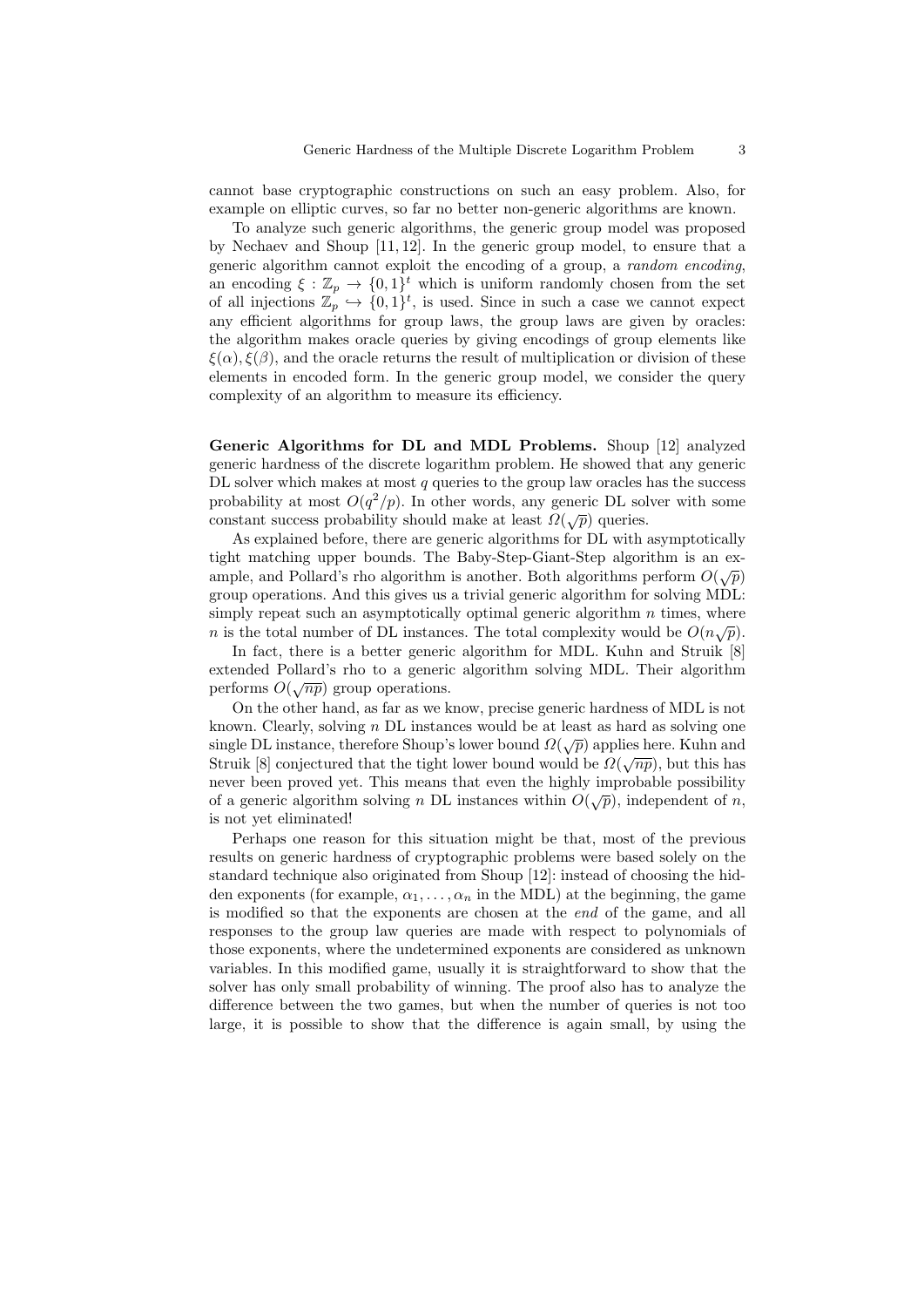Schwartz-Zippel lemma. In other words, this technique formalizes the following intuition: as long as the number of queries is not too large, interesting things rarely happen, not much useful information is revealed to the solver, and the solver cannot perform well. Despite the simplicity and genericity, this technique was highly effective, being able to establish asymptotically tight lower bounds for problems like the discrete logarithm problem [12], the Diffie-Hellman problem [12], the strong Diffie-Hellman problem [3], the decision linear problem [4], and many others.

On the other hand, for the situation of MDL, we do consider cases where the solver makes queries *more* than the Shoup bound  $\sqrt{p}$ . Therefore, a solver does obtain some nontrivial information, and Shoup's technique breaks down. In order to establish a nontrivial lower bound for MDL, a more careful analysis of the problem is needed.

In this paper, we show that the conjecture of Kuhn and Struik is indeed correct: any generic algorithm solving MDL with constant success probability should make at least  $\Omega(\sqrt{np})$  queries to the group law oracles.

Search-by-Hyperplane-Queries Problem. To circumvent the limitation of Shoup's technique, we establish the generic lower bound of MDL by analyzing a closely related problem, which we call Search-by-Hyperplane-Queries (SHQ) problem. In the SHQ problem, a uniform random point  $\vec{\alpha} = (\alpha_1, \dots, \alpha_n)$  of the *n*-dimensional affine space  $\mathbb{Z}_p^n$  is hidden, and the goal of the solver is to find the point  $\vec{\alpha}$ . Of course, the success probability of any unaided solver is at most  $1/p^n$ . Therefore, we allow any solver to make adaptive *hyperplane queries*. Recall that an affine hyperplane  $H \subseteq \mathbb{Z}_p^n$  can be described by an equation of form  $a_1X_1 + \cdots + a_nX_n = b$ , where  $a_1, \ldots, a_n, b \in \mathbb{Z}_p$ . A hyperplane query is asked by specifying a hyperplane H via the coefficients  $a_1, \ldots, a_n, b$ , and the intended meaning of the query is 'is  $\vec{\alpha} \in H$ ?' A SHQ solver may make a series of adaptive hyperplane queries, and use the information gained by such queries to find the hidden point  $\vec{\alpha}$ .

We are going to show that any SHQ solver which makes at most  $q$  hyperplane queries has success probability at most  $O((eq/np)^n)$ , where e is the base of the natural logarithm. Therefore, any SHQ solver with some constant success probability should make  $\Omega(np)$  queries. Then, we are going to show that this broading should make  $\Omega(n\rho)$  queries. Then, we are going to show that this lower bound for the SHQ problem implies the  $\Omega(\sqrt{np})$  lower bound for the MDL problem.

Since the SHQ problem looks interesting by itself, we also analyze the worstcase version of the SHQ problem, and show that any worst-case SHQ solver has to make at least  $n(p-1)$  queries. This is a tight lower bound; there is a corresponding solver realizing the bound. Moreover, we also analyze another variant of the worst-case version where a solver is allowed to output a list L which contains the correct answer  $\vec{\alpha}$ , instead of uniquely identifying the correct solution. We again establish a tight lower bound for this version.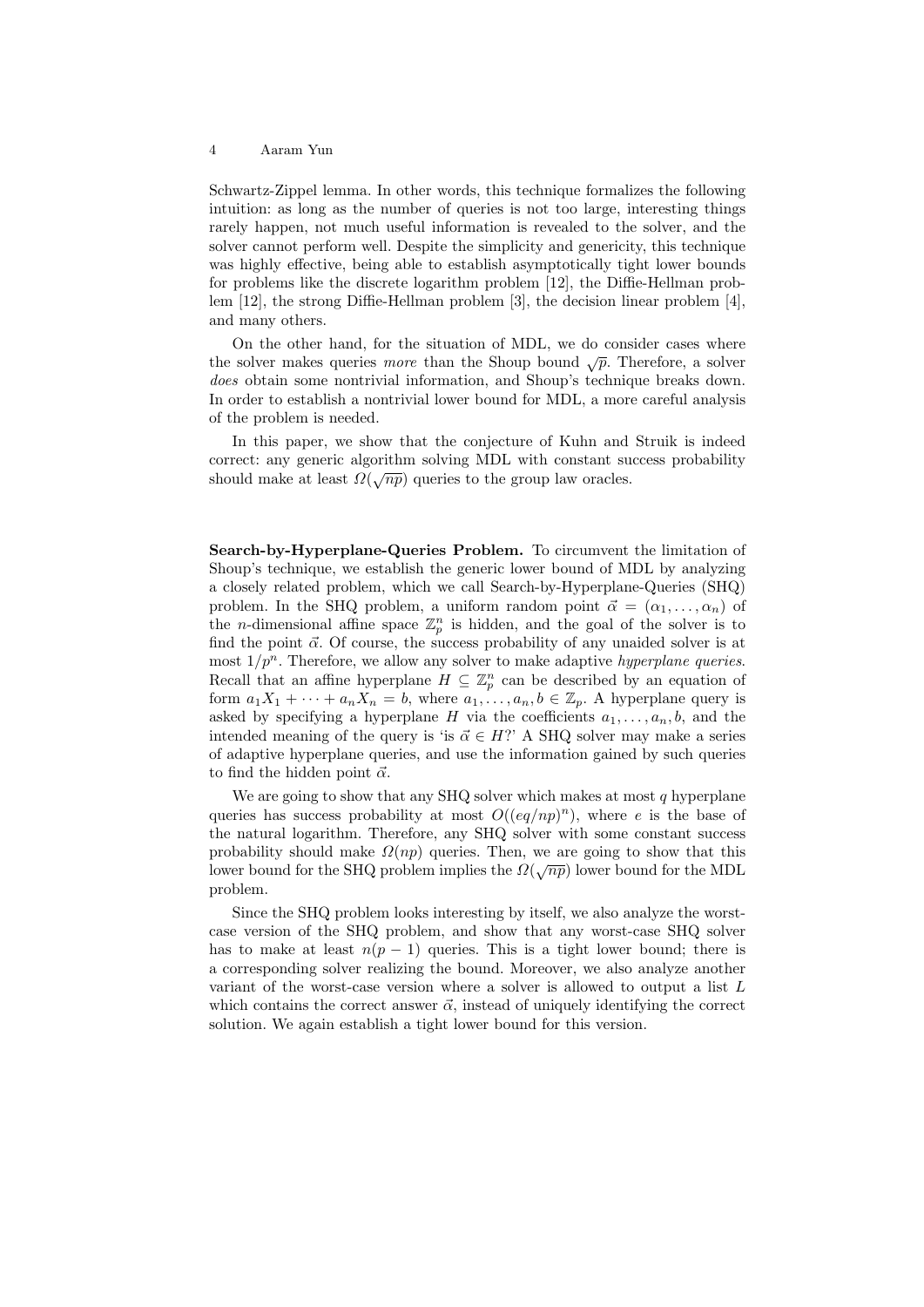# 2 Multiple Discrete Logarithm Problem in the Generic Group Model

#### 2.1 Generic Group Model

Let p be a prime number, and let  $\xi : \mathbb{Z}_p \to \{0,1\}^t$  be a random encoding of  $\mathbb{Z}_p$ , that is, a uniform randomly chosen function among all injective functions of form  $\mathbb{Z}_p \to \{0,1\}^t$  for some t satisfying  $t \ge \log_2 p$ . We define the group lau oracle  $\mu$  as the oracle satisfying the following:

$$
\mu(b,\xi(\alpha),\xi(\beta)) = \xi(\alpha + (-1)^b \beta \text{ mod } p),
$$

where  $b \in \{0, 1\}$  is a bit indicating whether multiplication or division is intended.

In the *generic group model*, we consider the generic algorithm, which is a probabilistic algorithm  $\tilde{A}$  to which is initially given a list of group elements  $\xi(\beta_1), \ldots, \xi(\beta_k)$ , encoded by the random encoding  $\xi$ . Also, while running, the algorithm  $A$  can make group law queries to the oracle  $\mu$ . Finally  $A$  halts with an output. Note that  $\xi$  is never explicitly given to A, but only implicitly via the initial input and the group law oracles.

#### 2.2 Multiple Discrete Logarithm Problem

Let G be a cyclic group of order p, where p is prime, and let q be a generator of G. Also, let n be an integer. We require that  $n = o(p)$ : formally, we consider a family of such numbers, so that there is a main parameter  $\lambda$ , and both n and n are functions of  $\lambda$ , and  $n(\lambda)/p(\lambda) \to 0$ , as  $\lambda \to \infty$ .

Then we may define the *Multiple Discrete Logarithm (MDL) problem* as:

Given  $(G, p, g, g^{\alpha_1}, \ldots, g^{\alpha_n})$ , find out  $(\alpha_1, \ldots, \alpha_n)$ , where  $\alpha_1, \ldots, \alpha_n \stackrel{\$}{\leftarrow}$  $\mathbb{Z}_p$  are independently chosen uniform random elements.

We consider the MDL problem in the generic group model. Hence, for a generic algorithm A, we define  $\mathbf{Adv}_{p,n}^{\text{md}}(A)$ , the *advantage* of A in solving the MDL problem as

$$
\mathbf{Adv}_{p,n}^{\mathsf{mdl}}(A) = \mathbf{Pr}[A^{\mu}(p,\xi(1),\xi(\alpha_1),\ldots,\xi(\alpha_n)) = (\alpha_1,\ldots,\alpha_n)],
$$

where the probability is over the random choice of  $\xi, \alpha_1, \ldots, \alpha_n$ , and the internal randomness of A.

For any generic MDL solver A, let us say that A solves MDL with constant advantage if there exists some constant  $c > 0$  such that

$$
\mathbf{Adv}_{p,n}^{\mathsf{mdl}}(A) \ge c,
$$

for any value of the parameter  $\lambda$ .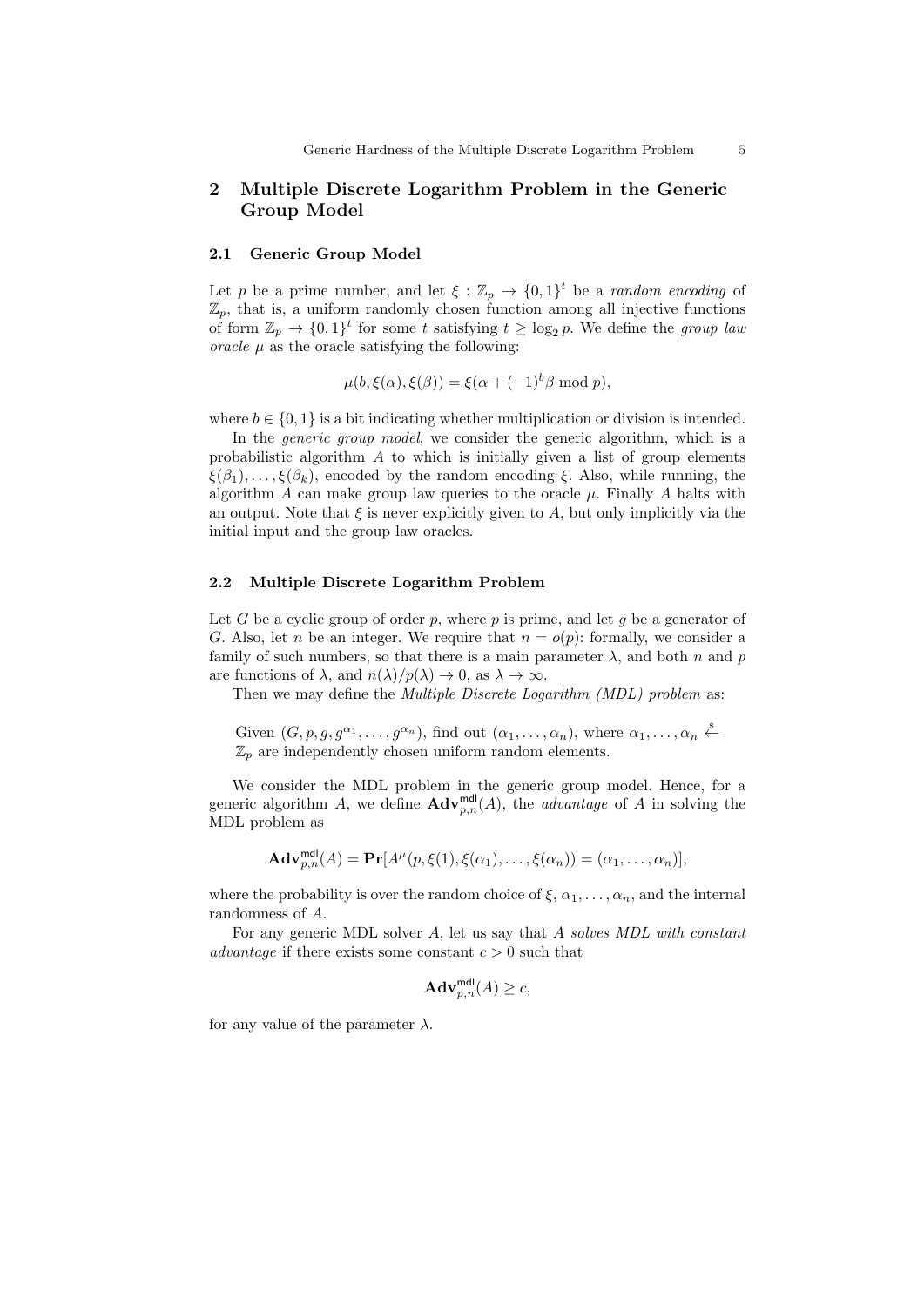Remark 1. We remark that the condition  $n = o(p)$  we impose here is rather natural. It is reasonable to assume that  $n$ , the number of DL instances in consideration, is polynomially bounded, so  $n = o(p)$  holds if p is exponentially large. But the condition is much less demanding than that. It may hold even when  $p$ is not exponentially large in comparision with n, for example, when  $n = \Theta(\lambda)$ and  $p = \Theta(\lambda^2)$ , or when  $n = \Theta(1)$  and  $p = \Theta(\lambda)$ .

Remark 2. While we may extend our examination of MDL solvers to include those with non-negligible success probability, that would complicate the relationship between  $n, p$ , and the number of queries, since a solver may make trade-offs between the number of queries and the success probability. In fact, we may amplify any such non-negligible probability to a constant probability with slowdown by at most a polynomial factor. So, 'standardizing' this trade-off by insisting some constant success probability is reasonable, and this approach is adopted by many authors, including Shoup [12].

# 3 Search-by-Hyperplane-Queries Problem

In this section, we describe the Search-by-Hyperplane-Queries (SHQ) problem. Let p be a prime number and  $\mathbb{Z}_p^n$  be the n-dimensional affine space over the finite field  $\mathbb{Z}_p$ . As in the MDL problem, we assume that  $n = o(p)$ .<sup>1</sup>

Let  $X_1, \ldots, X_n$  be the canonical coordinate functions of  $\mathbb{Z}_p^n$ . Then, an affine hyperplane H in  $\mathbb{Z}_p^n$  can be written by a formula of form  $a_1X_1^r + \cdots + a_nX_n = b$ for some  $a_1, \ldots, a_n, b \in \mathbb{Z}_p$ , with  $a_i \neq 0$  for some i. Sometimes we represent such a hyperplane H by the linear expression  $a_1X_1 + \cdots + a_nX_n - b$ , or even simply by the tuple  $(a_1, \ldots, a_n, b)$ .

Let  $\vec{\alpha} \in \mathbb{Z}_p^n$  be a point in the affine space. We define

$$
\mathsf{H}(\vec{\alpha}, H) := \begin{cases} 1 & \text{if } \vec{\alpha} \in H, \\ 0 & \text{otherwise.} \end{cases}
$$

The SHQ problem is as follows: pick a uniform random point  $\vec{\alpha}$  of  $\mathbb{Z}_p^n$ . The goal of the problem is to correctly guess the hidden point  $\vec{\alpha}$ . Without anything else, the probability of correct guess is  $p^{-n}$ . Therefore, up to some q adaptive hyperplane queries are allowed: a solver for this problem is allowed to submit up to q hyperplane queries  $H_1, \ldots, H_q$  adaptively, and for each such query, the result  $H(\vec{\alpha}, H_i)$  is given. In other words, the solver is given the hyperplane query oracle  $H(\vec{\alpha}, \cdot)$ .

For a SHQ solver A, we define  $\mathbf{Adv}_{p,n}^{\mathsf{shq}}(A)$ , the advantage of A in solving SHQ, as

$$
\mathbf{Adv}_{p,n}^{\mathsf{shq}}(A) = \mathbf{Pr}[A^{\mathsf{H}(\vec{\alpha},\cdot)}(p,n) = \vec{\alpha}],
$$

where the probability is over the random choice of  $\vec{\alpha}$  and the internal randomness of A.

<sup>&</sup>lt;sup>1</sup> In fact, for SHQ we only require  $p^{-n} = o(1)$ , which is implied by the given condition.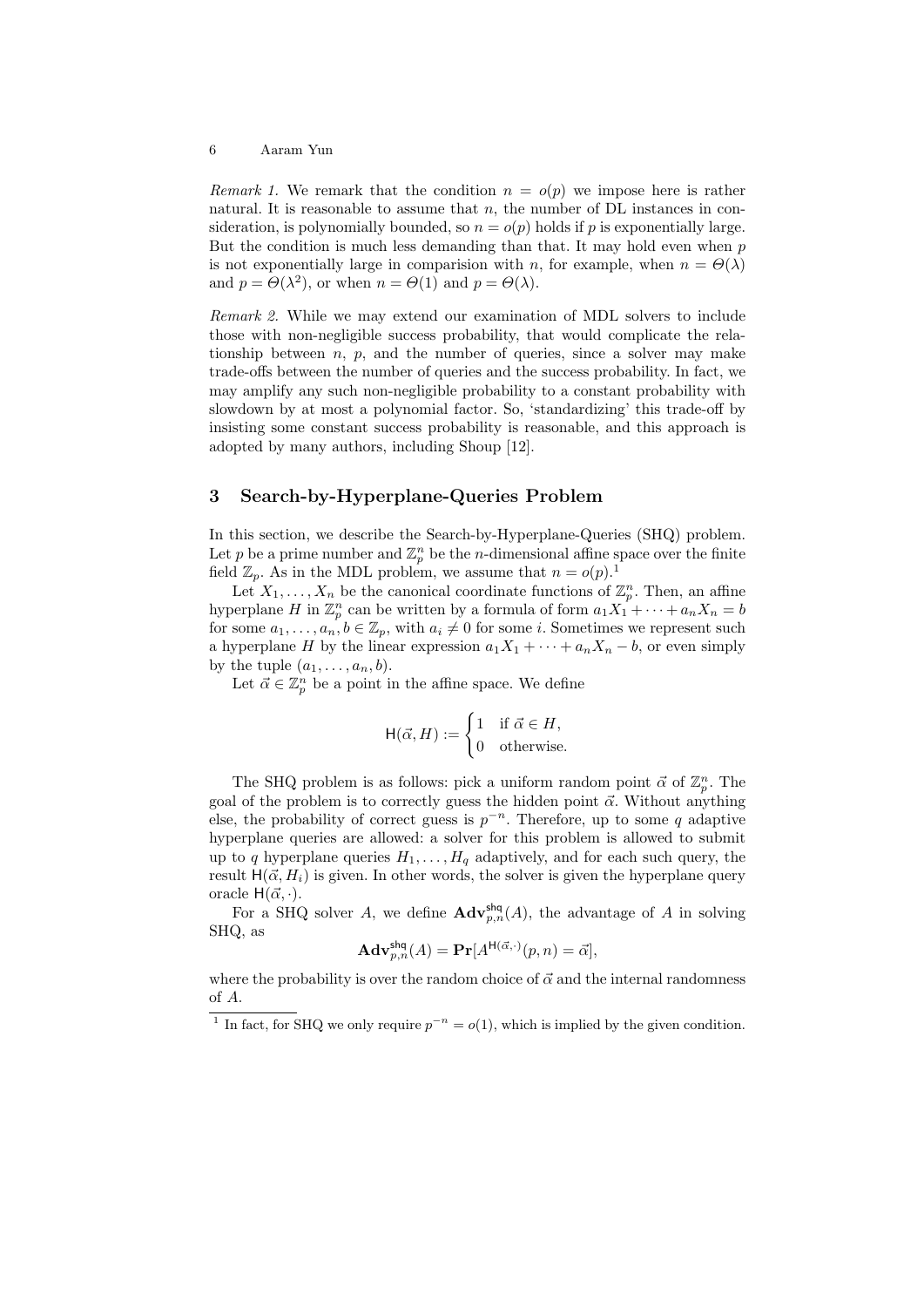For any SHQ solver A, let us say that A solves SHQ with constant advantage if there exists some constant  $c > 0$  such that

$$
\mathbf{Adv}_{p,n}^{\mathsf{shq}}(A) \geq c,
$$

for any value of the parameter  $\lambda$ .

Worst-Case SHQ. We may also consider the worst-case version of the SHQ problem: instead of searching for the uniform randomly chosen  $\vec{\alpha}$  with constant advantage, the worst-case SHQ problem is to find any instance  $\vec{\alpha} \in \mathbb{Z}_p^n$ . Formally, we say that a generic algorithm  $A$  solves  $SHQ$  in the worst case within q queries, if for any  $\vec{\alpha} \in \mathbb{Z}_p^n$ ,  $A^{\mathsf{H}(\vec{\alpha},\cdot)}(p,n)$  always outputs  $\vec{\alpha}$  after at most q queries.

Example 1 (Brute-force solver). Here we exhibit a very simple, 'brute-force' SHQ solver. We identify  $\mathbb{Z}_p$  with  $\{0, 1, \ldots, p-1\}$ , and consider hyperplanes of form  $X_i = j$ , where  $i = 1, \ldots, n$ , and  $j = 1, \ldots, p - 1$ . There are total  $n(p - 1)$ such hyperplanes, and we see that non-adaptive hyperplane queries for these  $q := n(p-1)$  hyperplanes are enough to correctly find any  $\vec{\alpha}$ : let  $\vec{\alpha} = (\alpha_1, \ldots, \alpha_n)$ . For any i, if  $H(\vec{\alpha}, X_i = j) = 1$  for some  $j = 1, \ldots, p - 1$ , then  $\alpha_i = j$ . On the other hand, if  $H(\vec{\alpha}, X_i = j) = 0$  for all  $j = 1, \ldots, p - 1$ , then clearly  $\alpha_i = 0$ . So in this way the brute-force solver completely determines all coordinates of  $\vec{\alpha}$ .

While the above brute-force solver looks very trivial, it turns out that it is actually optimal, by Theorem 2 at Section 5.

# 4 Relationship Between the Two Problems

In this section, we show that MDL and SHQ are closely related, and any hardness result for SHQ immediately produces a hardness result for MDL.

**Theorem 1.** Let A be any generic MDL solver which makes at most q queries. Then, using A, it is possible to construct a SHQ solver B which makes at most  $(q + n)(q + n + 1)/2$  queries, and satisfying

$$
\mathbf{Adv}_{p,n}^{\mathsf{shq}}(B) \geq \mathbf{Adv}_{p,n}^{\mathsf{mdl}}(A).
$$

*Proof.* We describe how B works. First B receives  $(p, n)$  as the input, and B also has access to the oracle  $H(\vec{\alpha}, \cdot)$ , for a uniform randomly chosen  $\vec{\alpha} =$  $(\alpha_1,\ldots,\alpha_n) \stackrel{\hspace{0.1em}\mathsf{\scriptscriptstyle\$}}{\leftarrow} \mathbb{Z}_p^n$ . For convenience, let us define  $\alpha_0 := 1$ . The solver B has to simulate a random encoding  $\xi : \mathbb{Z}_p \to \{0,1\}^t$  for A. To do this, B maintains two sequences,  $\{s_i\}_i$  and  $\{L_i\}_i$ , where  $s_i \in \{0,1\}^t$  are random bitstrings generated by B and given to A as simulated output of the encoding function  $\xi$ , and  $L_i$  are linear functions of form  $L_i(X_1,\ldots,X_n) = a_1X_1 + \cdots + a_nX_n + b \in \mathbb{Z}_p[X_1,\ldots,X_n].$ The idea is to simulate the random encoding  $\xi$ , by pretending  $s_i = \xi(L_i(\vec{\alpha}))$  for  $(s_i, L_i) \in T$ .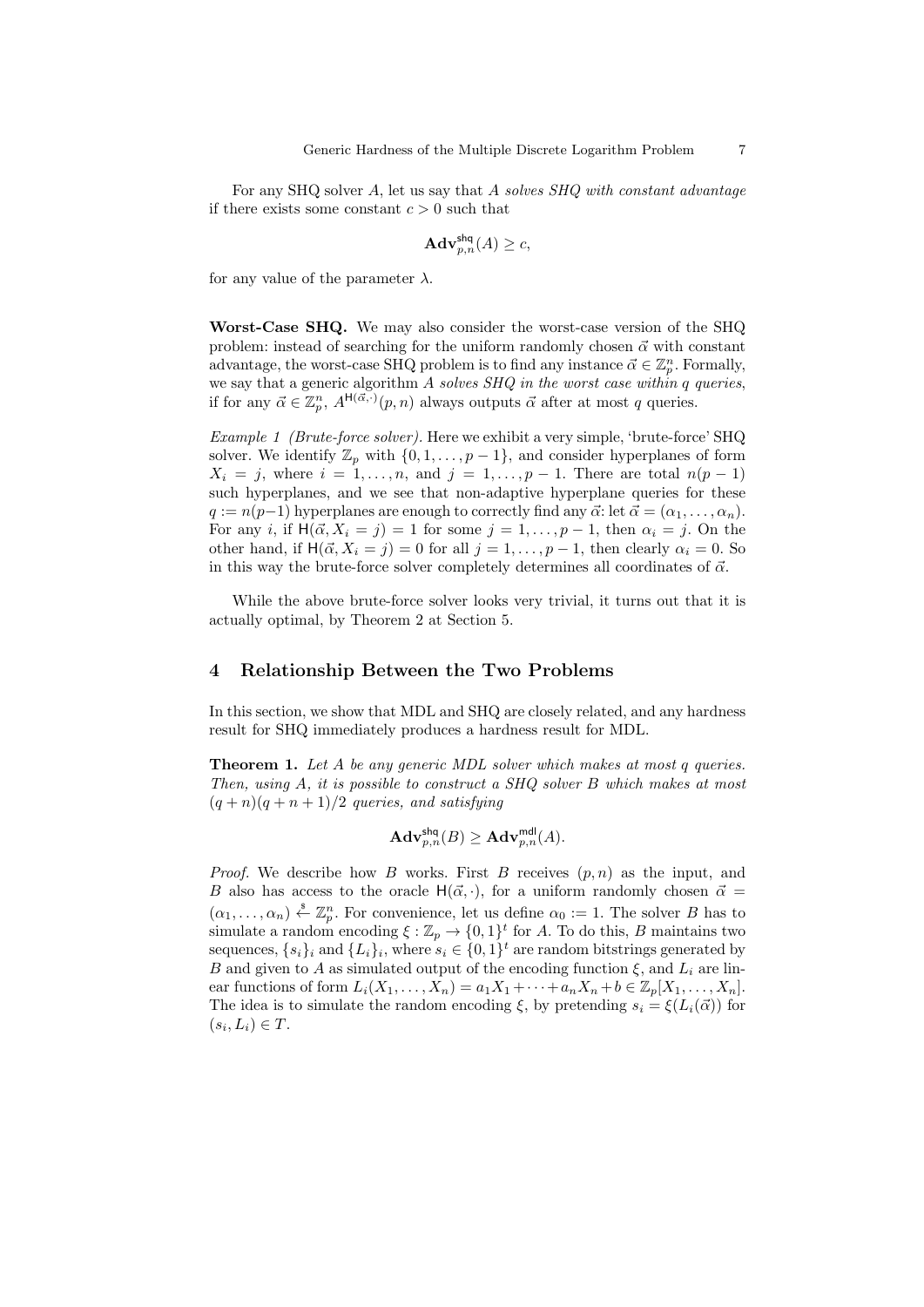- 8 Aaram Yun
	- Initialization: Here B prepares the simulation of the initial input to  $A: B$ chooses  $s_0 \stackrel{\$}{\leftarrow} \{0,1\}^t$ , and defines  $L_0 := 1$ . Next, B chooses  $s_1, \ldots, s_n$  recursively as follows: when choosing  $s_i$ , if there is some  $j < i$  with  $H(\vec{\alpha}, X_i =$  $(X_j) = 1$  then B picks smallest such j and defines  $s_i := s_j$ . Otherwise, B chooses  $s_i \stackrel{\$}{\leftarrow} \{0,1\}^t \setminus \{s_0,\ldots,s_{i-1}\}.$  And,  $L_i$  is defined as  $X_i$ . Let *ctr* be *n*. Finally, B runs  $A(p, s_0, s_1, s_2, \ldots, s_n)$ .
	- Queries: when A makes a query<sup>2</sup>  $\mu(b, s_i, s_j)$  for some  $0 \le i, j \le ctr$  and  $b \in$  $\{0, 1\}$ , B increments  $ctr \leftarrow 1$ , then defines  $s_{ctr}$  and  $L_{ctr}$  as follows:  $L_{ctr}$ is simply defined as  $L_i + (-1)^b L_j$ . Now, if there is  $k < c$ tr with H( $\vec{\alpha}, L_{ctr}$  =  $L_k$ ) = 1, then B picks the smallest such k and defines  $s_{ctr} := s_k$ . Otherwise, B randomly picks  $s_{ctr} \stackrel{\$}{\leftarrow} \{0,1\}^t \setminus \{s_0,\ldots,s_{ctr-1}\}.$  Finally, B returns  $s_{ctr}$  as the answer to the query.
	- Output: eventually, A halts with output  $\vec{\beta} = (\beta_1, \ldots, \beta_n) \in \mathbb{Z}_p^n$ . B then also outputs  $\vec{\beta}$  and halts.

Now, let us analyze the SHQ solver  $B$ . At the initialization phase,  $B$  can choose  $s_i$  after making i hyperplane queries; so B makes  $1+\cdots+n=n(n+1)/2$ hyperplane queries up to this point. Similarly, to determine  $s_{ctr}$ , B has to make  $ctr$  hyperplane queries. In total, the number of hyperplane queries  $B$  makes is bounded by

$$
\frac{n(n+1)}{2} + \sum_{ctr=n+1}^{n+q}ctr = \frac{n(n+1)}{2} + nq + \frac{q(q+1)}{2}
$$

$$
= \frac{n^2 + n + q^2 + q + 2nq}{2}
$$

$$
= \frac{(q+n)(q+n+1)}{2}.
$$

Next we have to show that

$$
\mathbf{Adv}_{p,n}^{\mathsf{shq}}(B) \geq \mathbf{Adv}_{p,n}^{\mathsf{mdl}}(A).
$$

In fact, we will show that  $\mathbf{Adv}_{p,n}^{\mathsf{shq}}(B) = \mathbf{Adv}_{p,n}^{\mathsf{mdl}}(A)$ . For this, we need only to show that the simulated input  $(p, s_0, s_1, \ldots, s_n)$  given to A has the same distribution as in the original generic MDL problem, and also the simulated group law oracle has the same distribution as in the original generic MDL problem. Let  $\xi : \mathbb{Z}_p \to \{0,1\}^t$  be a random encoding, and let  $s'_i := \xi(\alpha_i)$  for  $i = 0, 1, \ldots, n$ , and let  $s'_{n+1}, s'_{n+2}, \ldots$  be the sequence of bitstrings which would be given as the answers to the oracle queries made by  $A$ , when  $A$  is engaged in the real MDL game with  $\xi$ . Finally, let  $\alpha_i := \xi^{-1}(s_i')$  for  $i = n + 1, n + 2, \dots$ . Then, we need only to show the following: the random variables  $s_{ctr}$  and  $s'_{ctr}$  are identically distributed for any  $ctr \in \{1, \ldots, q+n\}$ , conditioned on the event that

$$
s_i = s'_i
$$
 and  $\alpha_i = L_i(\vec{\alpha})$ , for all  $i = 0, 1, 2, \ldots$ ,  $ctr - 1$ .

<sup>&</sup>lt;sup>2</sup> Here we may assume that  $\mu$  never makes group law queries using bitstrings outside of  $s_i$ , because B may ensure that A can guess bitstrings in  $\xi(\mathbb{Z}_p)$  only with negligible probability, by sufficiently enlarging the bit length t.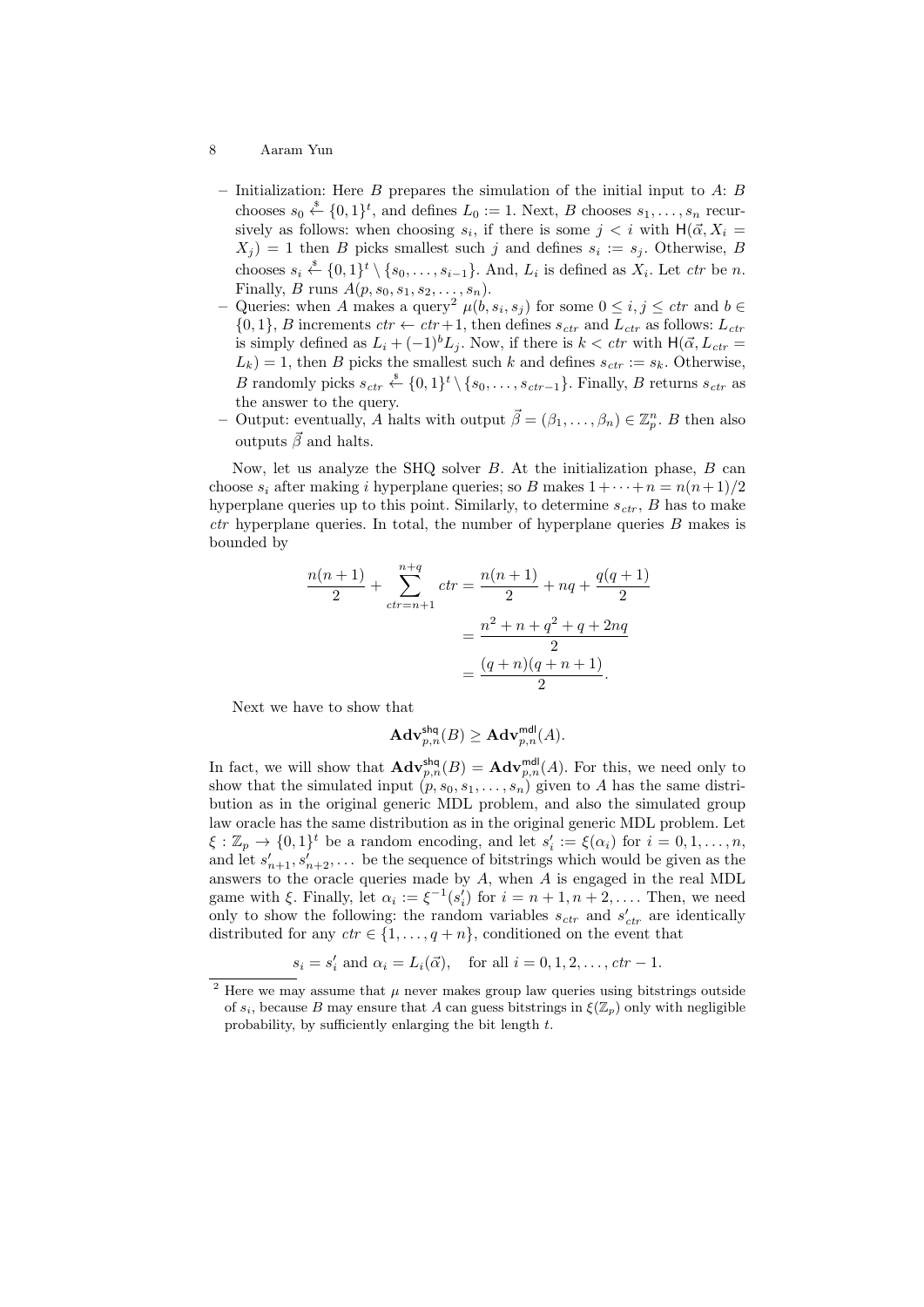Let us prove this only for  $ctr > n$ : the case for  $s_0, \ldots, s_n$  can be done similarly. Suppose that the group law query of A is  $\mu(b, s_i, s_j)$  when determining the bitstring  $s_{ctr}$ . Then,  $s'_{ctr}$  is easy to compute:  $s'_i = \xi(\alpha_i)$ ,  $s'_j = \xi(\alpha_j)$ , so  $s'_{ctr} =$  $\xi(\alpha_i + (-1)^b \alpha_j)$ . Also,  $\alpha_{ctr} = \xi^{-1}(s'_{ctr}) = \alpha_i + (-1)^b \alpha_j = L_i(\vec{\alpha}) + (-1)^b L_j(\vec{\alpha}) =$  $(L_i + (-1)^b L_j)(\vec{\alpha}) = L_{ctr}(\vec{\alpha})$ . We need to compare this  $s'_{ctr}$  with  $s_{ctr}$  computed by the algorithm B.

- When there is no  $k < \text{ctr}$  with  $H(\vec{\alpha}, L_{\text{ctr}} = L_k) = 1$ : in this case, we have  $s_{ctr} \stackrel{\$}{\leftarrow} \{0,1\}^t \setminus \{s_0,\ldots,s_{ctr-1}\}.$  But, this means that  $L_{ctr}(\vec{\alpha}) \neq L_k(\vec{\alpha})$ , that is,  $\alpha_{ctr} \neq \alpha_k$  for  $k = 0, \ldots, \text{ctr} - 1$ . So  $s_i' = \xi(\alpha_{ctr})$  is uniformly distributed on  $\{0,1\}^t \setminus \{\xi(\alpha_0),\ldots,\xi(\alpha_{ctr-1})\}$ . Since  $s_i = s'_i = \xi(\alpha_i)$  by assumption, we see that  $s_{ctr}$  and  $s'_{ctr}$  are identically distributed in this case.
- Otherwise: let k be the smallest index such that  $H(\vec{\alpha}, L_{ctr} = L_k) = 1$ . Then  $s_{ctr}$  is defined to be  $s_k$ . On the other hand, this means that  $L_{ctr}(\vec{\alpha}) = L_k(\vec{\alpha}),$ in other words  $\alpha_{ctr} = \alpha_k$ , so  $s'_{ctr} = \xi(\alpha_{ctr}) = \xi(\alpha_k) = s'_k$ . Since we have  $s_k = s'_k$  by assumption, we see that  $s_{ctr}$  and  $s_k$  are in fact the same in this case.

Hence, in both cases, we see that  $s_{ctr}$  and  $s'_{ctr}$  are identically distributed. Therefore the theorem follows.  $\Box$ 

# 5 Query Complexity of the SHQ Problem

In this section, we analyze the complexity of the SHQ problem. In fact, we are going to analyze both the worst-case version and the average-case version.

#### 5.1 Useless Queries

One crucial notion that we are going to use is that of useless queries. Let us define a hyperplane query  $H$  useless, if it is possible to know that the return value  $H(\vec{\alpha}, H)$  should be 1 before making the query, based on the return values for the previous hyperplane queries made: for example, if the solver A previously made a query H and received the answer  $H(\vec{\alpha}, H) = 1$ , then making the same query  $H$  again will definitely give the same answer 1. Another example is that, if A previously made  $p-1$  queries  $X_1 = j$  for  $j = 1, \ldots, p-1$  and received answer  $H(\vec{\alpha}, X_1 = j) = 0$  for all  $j = 1, \ldots, p-1$ , then A can deduce that  $H(\vec{\alpha}, X_1 = 0) = 1$ , so the hyperplane query  $X_1 = 0$  is useless. In general, suppose so far A made  $q = r + s$  hyperplane queries  $H_1, \ldots, H_r, H'_1, \ldots, H'_s$ , and assume that  $H(\vec{\alpha}, H_i) = 1$  for  $i = 1, ..., r$ , and  $H(\vec{\alpha}, H'_j) = 0$  for  $j = 1, ..., s$ . Then the information given by the answers to the queries is exactly

$$
\vec{\alpha}\in \bigcap_{i=1}^r H_i\setminus \bigcup_{j=1}^s H'_j.
$$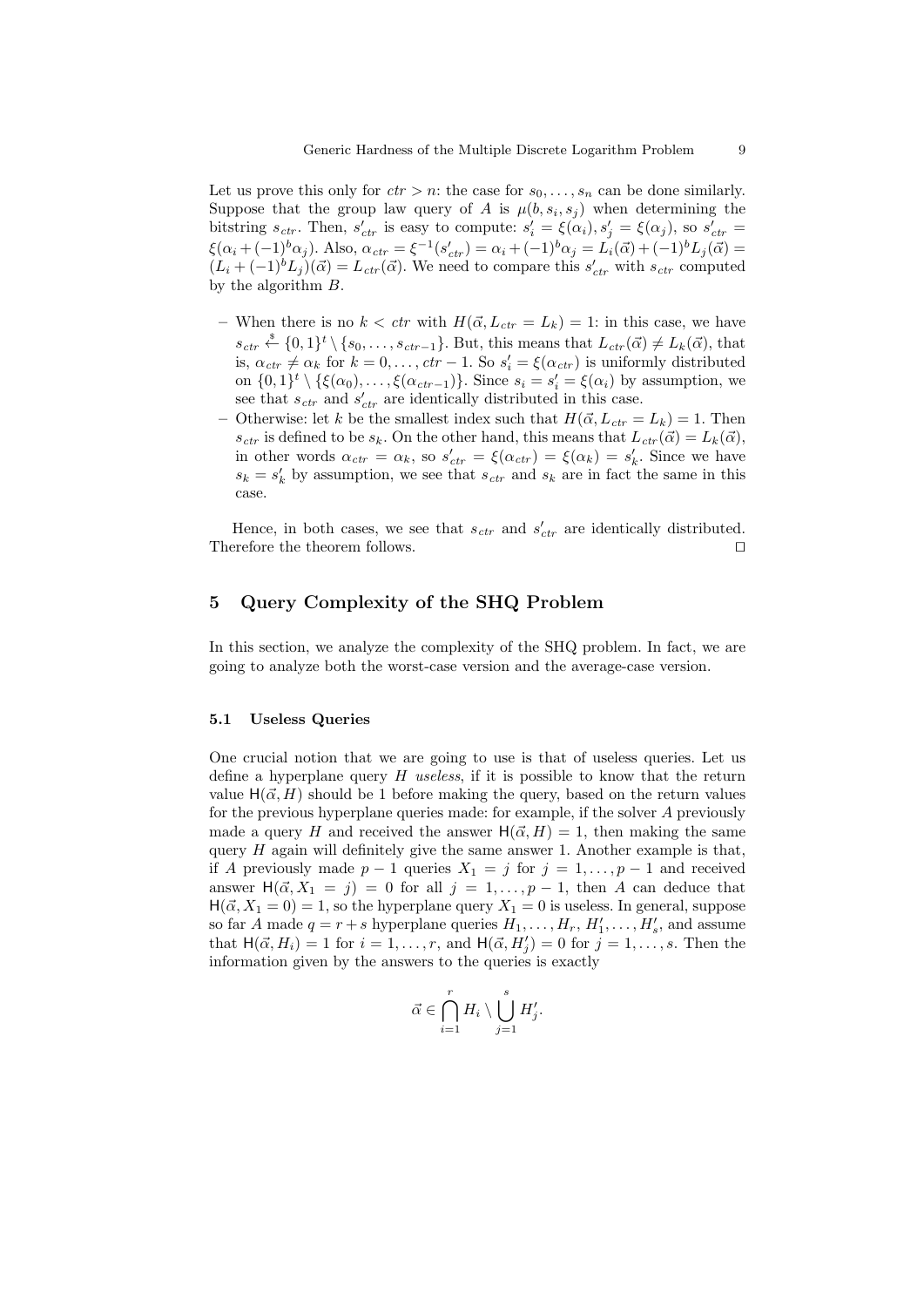Hence, we may formally define a hyperplane query  $H$  made at this point as useless if

$$
\bigcap_{i=1}^r H_i \setminus \bigcup_{j=1}^s H'_j \subseteq H.
$$

If a query  $H$  is not useless, we call it *useful*.

Note that it is possible to determine if  $H$  is useless or not algorithmically. Since we only consider the query complexity of solvers, this does not even have to be efficient.

Remark 3. While it is possible to extend the definition of useless queries to include all queries which are destined to return 0 as the answer, we choose not to. This is because later we want to force a solver to make exactly  $q$  useful queries. So if a solver does not make enough queries, then we modify it to make additional useful queries. In fact, we modify a solver to make additional queries which are destined to return 0, which would all be useful according to our current definition.

# 5.2 Worst-Case SHQ

**Theorem 2.** Any worst-case SHQ solver should make at least  $n(p-1)$  queries.

Proof. Let A be a worst-case SHQ solver. We show that, without loss of generality, we may assume that A never asks useless queries. Suppose that A is a solver which may ask useless queries. Then, we construct a solver  $B$  as follows: B runs A internally, and eventually outputs A's output. When A asks a hyperplane query  $H, B$  first determines if it is useless or not. If it is useless, then  $B$ replies with 1. If it is useful, then  $B$  makes the same oracle query, receives the answer bit  $b$ , and returns the same bit  $b$  to the solver  $A$ . So,  $B$  is a worst-case  $SHQ$  solver which makes no more queries than  $A$ , and  $B$  also does not make any useless queries. If we show this theorem for  $B$ , then the result for  $A$  immediately follows.

Now, let A be a worst-case SHQ solver which never makes useless queries. Suppose that A makes at most q queries, and  $q < n(p-1)$ . Let  $H_1, H_2, \ldots, H_q$ be the affine hyperplanes queried by A, represented by linear equations: let

$$
H_i(X_1, ..., X_n) = a_{i1}X_1 + \cdots + a_{in}X_n - b_i.
$$

Then we show that  $|\bigcup_{i=1}^q H_i| \leq p^n - 2$ . First, we cannot have that  $|\bigcup_{i=1}^q H_i|$  $p^n$ ; in this case, we have  $\overline{\cup_{i=1}^q}H_i=\mathbb{Z}_p^n$ , so

$$
\mathbb{Z}_p^n \setminus \bigcup_{i=1}^{q-1} H_i \subseteq H_q,
$$

which shows that the last query  $H_q$  is useless.

Next, suppose that  $|\bigcup_{i=1}^q H_i| = p^n - 1$ . Let  $\mathbb{Z}_p^n \setminus \bigcup_{i=1}^q H_i$ , which is a singleton, be  $\{\vec{\beta} = (\beta_1, \ldots, \beta_n)\}.$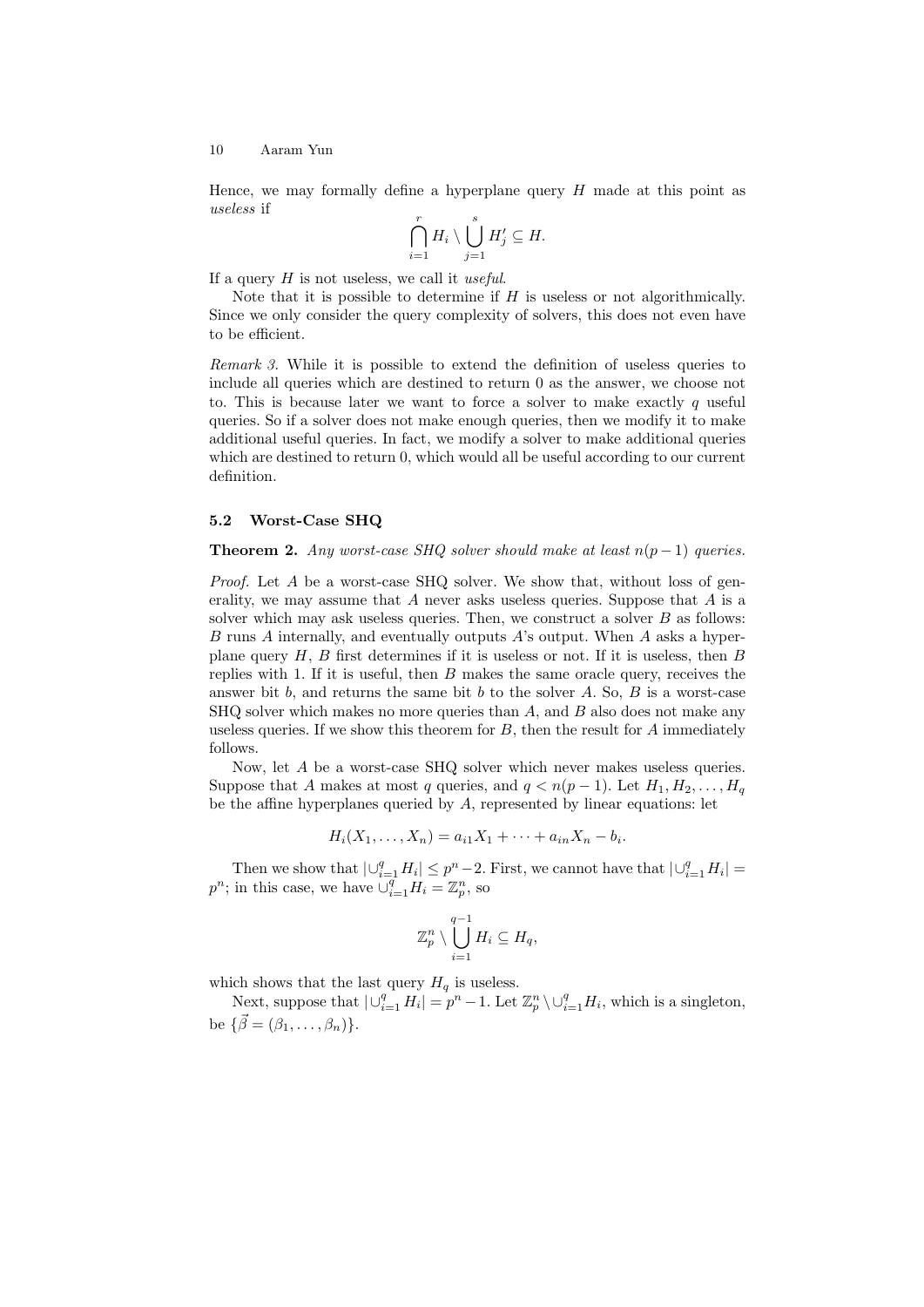Then, we define  $F \in \mathbb{Z}_p[X_1,\ldots,X_n]$  as

$$
F(X_1,\ldots,X_n) := \prod_{i=1}^q (a_{i1}(X_1+\beta_1)+\cdots+a_{in}(X_n+\beta_n)-b_i).
$$

We can easily see that  $\deg(F) = q \leq n(p-1)$ ,  $F(\vec{0}) \neq 0$ , and  $F(\vec{x}) = 0$ for any  $\vec{x} \neq \vec{0}$ , which contradicts Theorem 1.8 of Bruen [6], which we quote as Theorem 3 below.

Therefore, whenever  $q < n(p-1)$ , there should be at least two points  $\vec{\beta} \neq$  $\vec{\gamma} \in \mathbb{Z}_p^n$  which are not on  $\cup_{i=1}^q \tilde{H}_i$ . This allows us to use the standard adversary argument against  $A$ : for any such SHQ solver  $A$ , whenever  $A$  asks a hyperplane query H, answer with 0. In the end, if A outputs  $\vec{\beta}$ , pretend that  $\vec{\alpha} = \vec{\gamma}$ , and if A outputs any point other than  $\vec{\beta}$ , pretend that  $\vec{\alpha} = \vec{\beta}$ . This shows that A in general does not solve the worst-case SHQ problem. Therefore, q should be at least  $n(p-1)$  if A is any worst-case SHQ solver.  $\square$ 

**Theorem 3 (Theorem 1.8 of [6]).** Let F in  $\mathbb{Z}_p[X_1, \ldots, X_n]$  satisfy the following conditions.

1.  $F(\vec{0}) \neq 0$ 2.  $F(\vec{x}) = 0$  if  $\vec{x} \neq \vec{0}$ 

Then deg(F)  $> n(p-1)$ .

For the proof of Theorem 3, we refer to [6].

#### 5.3 Worst-Case SHQ with Uncertainty

Theorem 2 shows that the brute-force SHQ solver given in Example 1 is actually optimal in that, if any algorithm A makes at most  $q < n(p-1)$  queries, then A is not a worst-case SHQ solver: there are instances where A cannot find the correct answer.

Therefore, if an algorithm A makes at most  $q < n(p-1)$  queries, then the best A could do might be to output a list L which contains the correct solution  $\vec{\alpha}$ , instead of uniquely identifying the correct solution. For such an algorithm, let us call  $|L|$  the *uncertainty*. We call an algorithm A as the *worst-case*  $SHQ$ solver with uncertainty level  $u$ , if A always outputs a list  $L$  containing the correct solution  $\vec{\alpha}$ , and  $|L| \leq u$ .

The solver in Example 1 can easily be modified to output such a list, even when  $q < n(p-1)$ : let  $q = r(p-1) + s$  for some  $r, s \in \mathbb{Z}$  with  $0 \le s < p-1$ . the solver makes  $r(p-1)$  hyperplane queries of form  $H(\vec{\alpha}, X_i = j)$  for  $i = 1, \ldots, r$ ,  $j = 1, \ldots, p - 1$ , to completely determine  $\alpha_1, \ldots, \alpha_r$ , and makes additional s queries of form  $H(\vec{\alpha}, X_{r+1} = j)$  for  $j = 1, ..., s$ . If  $H(\vec{\alpha}, X_{r+1} = j) = 1$  for some j, then the brute-force solver knows  $\alpha_1, \ldots, \alpha_r, \alpha_{r+1}$ , and so it outputs the list L consisting of points  $(\alpha_1, \ldots, \alpha_{r+1}, \beta_{r+2}, \ldots, \beta_n)$ , for  $(\beta_{r+2}, \ldots, \beta_n) \in \mathbb{Z}_p^{n-r-1}$ . On the other hand, if none of the  $s$  queries return 0, then it outputs the list  $L$ consisting of points

$$
(\alpha_1,\ldots,\alpha_r,\gamma,\beta_{r+2},\ldots,\beta_n),
$$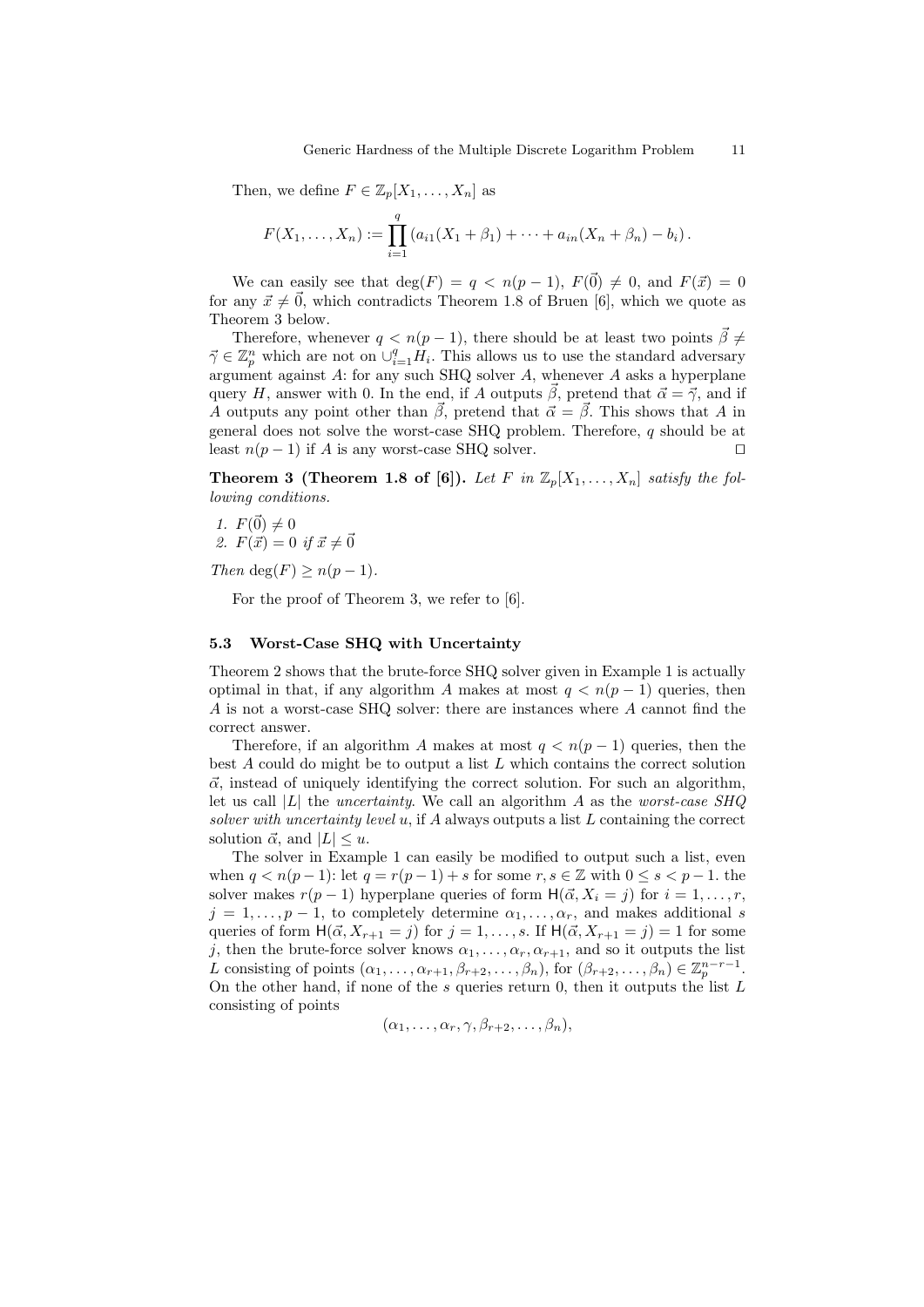where  $\gamma \notin \{1,\ldots,s\}$  and  $(\beta_{r+2},\ldots,\beta_n) \in \mathbb{Z}_p^{n-r-1}$ . Therefore,  $|L| \leq (p-1)$  $s$ ) $p^{n-r-1}$  in both cases. So, the brute-force SHQ solver can be considered as a worst-case SHQ solver with uncertainty level  $u = (p - s)p^{n-r-1}$ . The question is, can we find a SHQ solver with the same  $q$  but smaller uncertainty level? We show that the brute-force solver is still optimal even in this context:

**Theorem 4.** Let A be a worst-case SHQ solver with uncertainty level u. Suppose A makes at most q hyperplane queries, and let  $q = r(p-1) + s$  with  $0 \le s < p-1$ . Then, u should be at least  $(p-s)p^{n-r-1}$ .

*Proof.* Again we may assume that A never makes useless queries. Let  $H_1, H_2, \ldots, H_q$ be the affine hyperplanes queried by A, represented by linear equations: let

$$
H_i(X_1, ..., X_n) = a_{i1}X_1 + \cdots + a_{in}X_n - b_i.
$$

Then, we simply define  $F \in \mathbb{Z}_p[X_1,\ldots,X_n]$  as

$$
F(X_1, ..., X_n) := \prod_{i=1}^q H_i(X_1, ..., X_n).
$$

Let  $Z(F) \subseteq \mathbb{Z}_p^n$  be the set of  $\vec{\beta} \in \mathbb{Z}_p^n$  such that  $F(\vec{\beta}) = 0$ . Clearly,  $Z(F) =$  $\cup_{i=1}^q H_i$ . Since A never makes useless queries,  $\cup_{i=1}^q H_i \neq \mathbb{Z}_p^n$ , as in Theorem 2. Then, by Theorem 3.6 of Sorensen [13] which we quote as Theorem 5 below, we have

$$
\left|\bigcup_{i=1}^{q} H_i\right| \le p^n - (p-s)p^{n-r-1}.
$$

Now, suppose that A is a solver with uncertainty level  $u < (p - s)p^{n-r-1}$ . Then, we can use the standard adversary argument as follows: for any query  $H_i$  of A, reply with 0. Let L be the final output of A. Since  $|\cup H_i| \leq p^{n} - (p-s)p^{n-r-1}$ and  $|L| < (p-s)p^{n-r-1}$ , we have

$$
\left| L \cup \bigcup_{i=1}^q H_i \right| < p^n,
$$

hence there exists some  $\vec{\alpha} \in \mathbb{Z}_p^n$  such that  $\vec{\alpha} \notin L \cup (\cup_i H_i)$ . This shows that with respect to this particular  $\vec{\alpha}$ , the answer 0 to all the queries was consistent, and despite this  $\vec{\alpha} \notin L$ , contradicting that A is a worst-case solver with uncertainty level u. Therefore, for any such solver A, u should be at least  $(p-s)p^{n-r-1}$ . □

The proof of Theorem 4 relies on the following Theorem 5, which estimates the number of rational points on codimension-1 algebraic sets.

**Theorem 5 (Theorem 3.6 of [13]).** Let  $F \in \mathbb{Z}_p[X_1,\ldots,X_n]$  be a polynomial of degree q, with  $q \leq n(p-1)$ . Let  $q = r(p-1) + s$ ,  $0 \leq s < p-1$ , and let  $|Z(F)|$ denote the number of zeros of F in  $\mathbb{Z}_p^n$ . Then,

$$
|Z(F)| = p^n
$$

or

$$
|Z(F)| \le p^n - (p - s)p^{n - r - 1}.
$$

For the proof of Theorem 5, we refer to [13].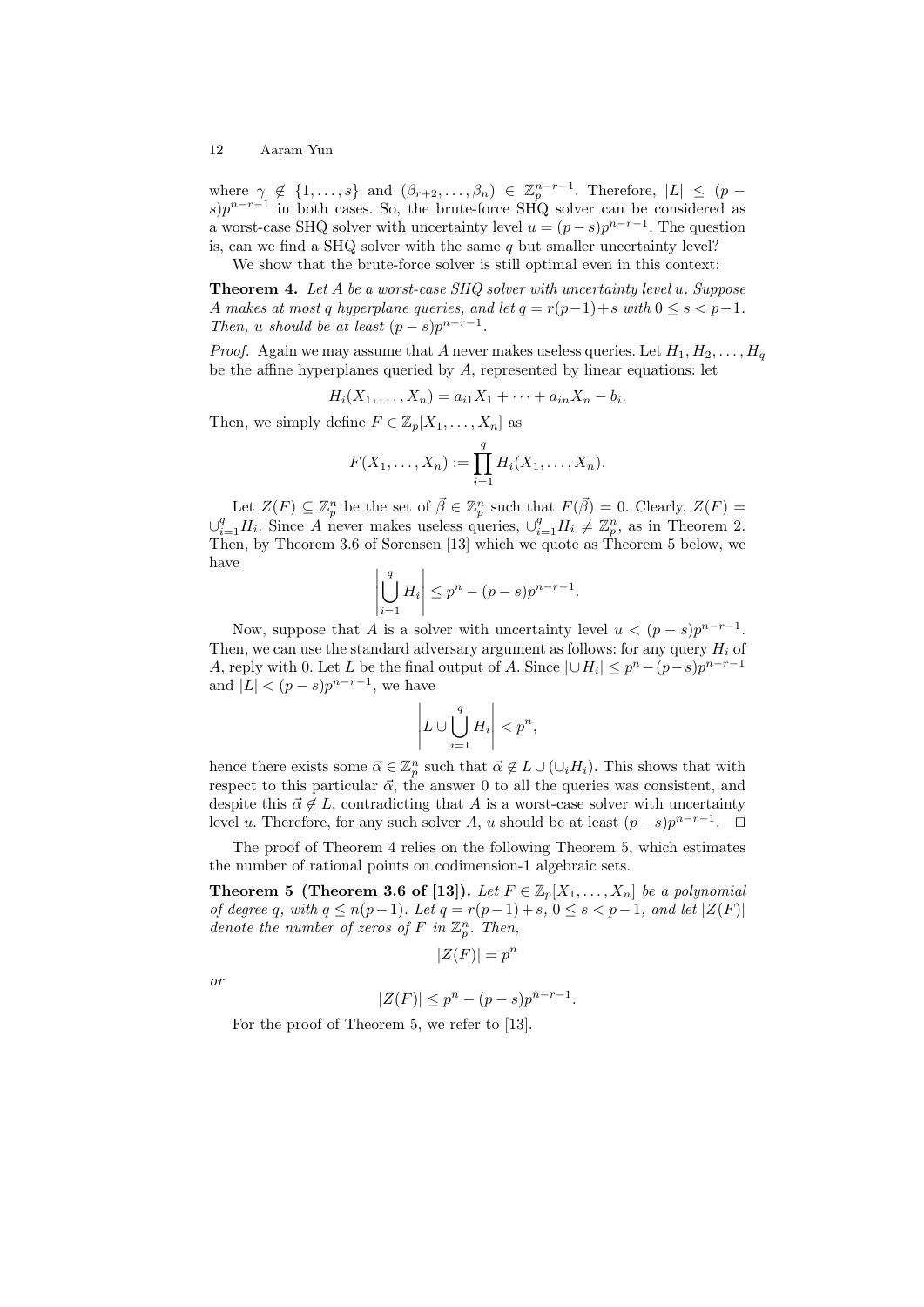#### 5.4 Average-Case SHQ

Now let us return to the average-case SHQ, which is related to MDL.

**Theorem 6.** Let A be any SHQ solver which makes at most q hyperplane queries. Then,

$$
\mathbf{Adv}_{p,n}^{\mathsf{shq}}(A) \le \frac{1}{p^n} \sum_{i=0}^n \binom{q}{i}.
$$

*Proof.* Let A be a SHQ solver which makes at most q hyperplane queries. We are going to argue that we may safely assume that A satisfies certain properties.

First, using essentially the same argument as in Theorem 2, WLOG we may assume that A never makes useless queries.

Second, we may also assume that A makes exactly q (useful) queries: if A is a SHQ solver never making useless queries, then we define a SHQ solver B as follows: B initializes a counter  $ctr \leftarrow 0$ , runs A internally, and whenever A makes a query  $H$ , then  $B$  makes the same query, receives the answer bit  $b$ , then returns the bit b to the solver A, and increments the counter:  $ctr \leftarrow ctr + 1$ . Eventually, A will halt with an output  $\vec{\alpha}'$ . Since *ctr* counts the number of hyperplane queries made by A, we have  $ctr \leq q$ . Then B makes  $q-ctr$  additional hyperplane queries which are not useless as follows: in case there was at least one hyperplane query H made by A with 0 as the answer, all of the  $q - ctr$  remaining queries made by  $B$  will be  $H$ : surely this query is not useless, for the answer should be 0. On the other hand, in case there was at least one hyperplane query  $H$  made by  $A$  with  $1$ as the answer, let us write H as  $H(X_1, \ldots, X_n) = a_1 X_1 + \cdots + a_n X_n - b$ . Then, let  $H_0$  be the corresponding linear hyperplane defined by  $H_0(X_1, \ldots, X_n)$  $a_1X_1 + \cdots + a_nX_n$ . Clearly,  $H_0 \neq \mathbb{Z}_p^n$ , so there exists a vector  $\vec{v} \in \mathbb{Z}_p^n$  satisfying  $\vec{v} \notin H_0$ . In fact, we may easily find such a  $\vec{v}$ : since  $(a_1, \ldots, a_n) \neq \vec{0}$ , WLOG we may assume  $a_1 \neq 0$ . Then,  $\vec{v} := (a_1, 0, 0, \ldots, 0)$  is such an example. Now, let H<sup> $\prime$ </sup> be the hyperplane  $H + \vec{v}$ , which is a parallel translation of H by  $\vec{v}$ . We may show that  $H(\vec{\alpha}, H') = 0$ : suppose not, then  $\vec{\alpha} \in H' = H + \vec{v}$ , and  $\vec{\alpha} \in H$  by assumption. Then, from these two we may conclude that  $\vec{v} \in H_0$ , which contradicts the construction of  $\vec{v}$ . Therefore, in this case B makes  $q - \text{ctr}$ queries, all of them  $H'$ . Again these queries are not useless. Finally,  $B$  halts with the answer  $\vec{\alpha}'$ , which was the output of A.

By the construction,  $B$  makes exactly  $q$  useful queries, but since the output of B is identical to that of A, we have  $\mathbf{Adv}_{p,n}^{\mathsf{shq}}(B) = \mathbf{Adv}_{p,n}^{\mathsf{shq}}(A)$ . So, if we prove this theorem for  $B$ , the theorem for  $A$  clearly follows.

Therefore, now assume that our SHQ solver  $A$  makes exactly  $q$  useful queries. In general, A may be probabilistic, consuming finite but unbounded number of random bits. Therefore, let us write  $A^{H(\vec{\alpha},.)}(p,n;\vec{r})$  as the output of the algorithm A with input p, n, while having access to the oracle  $H(\vec{\alpha}, \cdot)$  and when the randomness used is  $\vec{r} = (r_1, r_2, r_3, ...) \in \{0, 1\}^{\infty}$ .

Then we observe that, once  $\vec{\alpha}$ ,  $\vec{r}$ , and the algorithm A are fixed, the queries made by A and the corresponding answers are also fixed. More precisely, let  $H_1, \ldots, H_q$  be the hyperplane queries made by A with some fixed  $\vec{\alpha}, \vec{r}$ , and let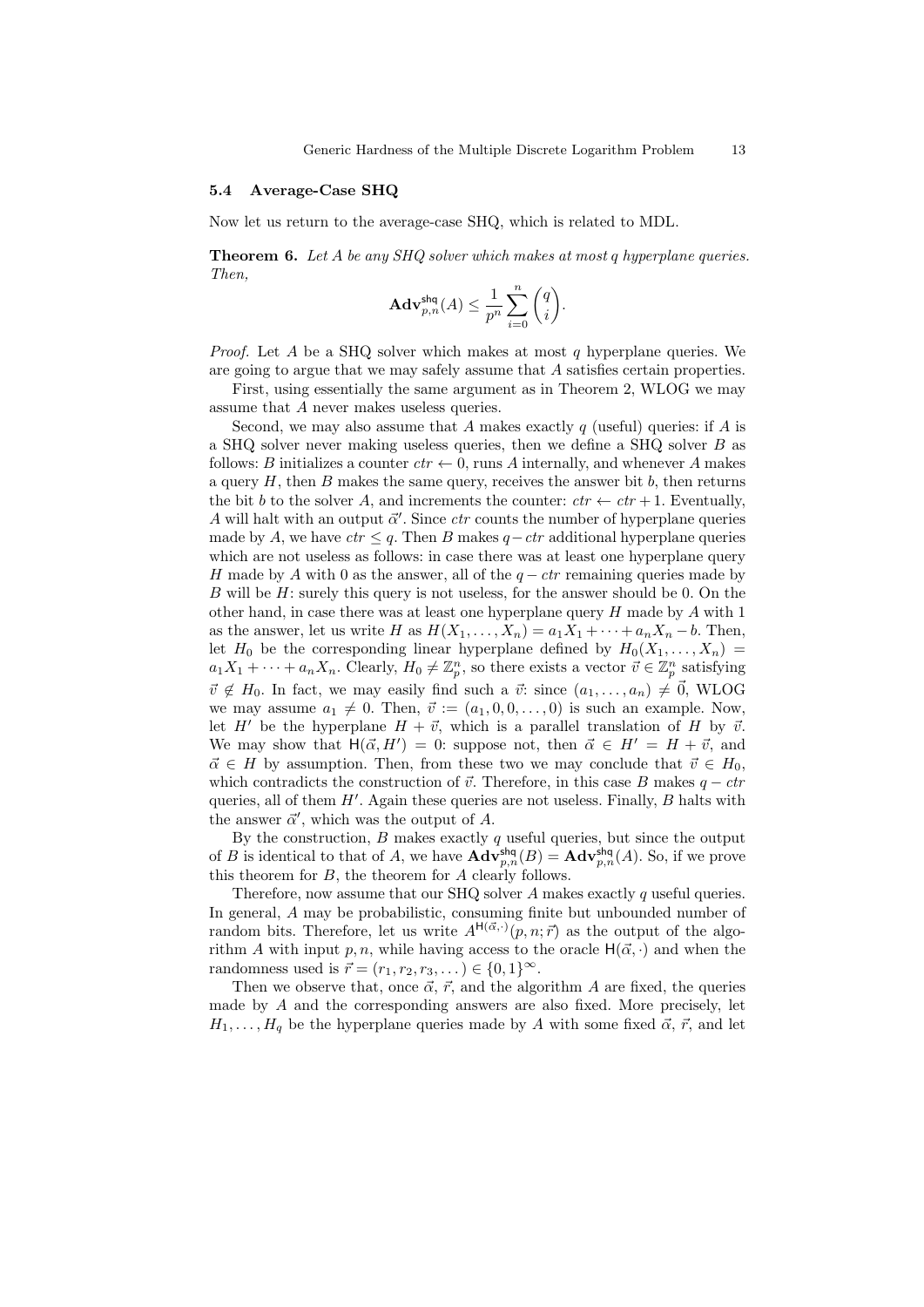H(α~ ,·)

 $b_1, \ldots, b_q$  be the answer bits:  $b_i = H(\vec{\alpha}, H_i)$ . Let us define  $\vec{H} := (H_1, \ldots, H_q)$  and  $\vec{b} := (b_1, \ldots, b_q)$ . Then, in fact, we can see that A,  $\vec{r}$ , and  $\vec{b}$  completely determine  $\vec{H}$ , and  $\vec{A}$ ,  $\vec{r}$ , and  $\vec{\alpha}$  completely determine  $\vec{b}$ . So we use the following notation:  $\vec{H} = \mathcal{H}^{(A)}_{\vec{r}}(\vec{b}), \ \vec{b} = \mathcal{B}^{(A)}_{\vec{r}}(\vec{\alpha})$ . Sometimes we just write  $\mathcal{H}(\vec{b}), \ \mathcal{B}(\vec{\alpha})$  to simplify notation, when the context is clear.

Moreover, we see that the output  $A^{H(\vec{\alpha},\cdot)}(p,n;\vec{r})$  of the algorithm A is completely determined by A,  $\vec{r}$ , and the vector  $\vec{b}$ . So we may write  $A^{H(\vec{\alpha},\cdot)}(p,n;\vec{r})$ as  $\mathcal{A}_{\vec{r}}(\vec{b})$ . Again, sometimes we just write  $\mathcal{A}(\vec{b})$ , suppressing  $\vec{r}$ . For a randomly chosen  $\vec{\alpha}$ , since the output  $\mathcal{A}_{\vec{r}}(\vec{b})$  is determined by  $\vec{b} = \mathcal{B}(\vec{\alpha})$ , which is in turn determined by  $\vec{\alpha}$ , we may write  $A^{H(\vec{\alpha},\cdot)}(p,n;\vec{r}) = A(\mathcal{B}(\vec{\alpha}))$ .

Now, let us fix the randomness  $\vec{r}$ , and let us compute the advantage of  $A$ , which is  $\Pr[A^{H(\vec{\alpha},\cdot)}(p,n;\vec{r}) = \vec{\alpha}]$ , where the probability is only over the random choice of  $\vec{\alpha}$ . Here, to emphasize that it is a random variable, we used the bold typeface to write  $\vec{\alpha}$ . We then have

$$
\begin{aligned} \mathbf{Pr}[A^{\mathsf{H}(\vec{\alpha},\cdot)}(p,n;\vec{r}) = \vec{\alpha}] &= \mathbf{Pr}[\mathcal{A}(\mathcal{B}(\vec{\alpha})) = \vec{\alpha}] \\ &= \sum_{\vec{\alpha}} \mathbf{Pr}[\vec{\alpha} = \vec{\alpha}] \cdot \mathbf{Pr}[\mathcal{A}(\mathcal{B}(\vec{\alpha})) = \vec{\alpha} \mid \vec{\alpha} = \vec{\alpha}] \\ &= \frac{1}{p^n} \sum_{\vec{\alpha}} \mathbf{Pr}[\mathcal{A}(\mathcal{B}(\vec{\alpha})) = \vec{\alpha}], \end{aligned}
$$

where  $\vec{\alpha}$  is a random variable with uniform distribution on  $\mathbb{Z}_p^n$ , and  $\vec{\alpha}$  is used for possible concrete values of  $\vec{\alpha}$ . Note that  $Pr[\mathcal{A}(\mathcal{B}(\vec{\alpha})) = \vec{\alpha}]$  should be either 0 or 1, for any  $\vec{\alpha}$ , because all randomness is fixed: we have  $Pr[\mathcal{A}(\mathcal{B}(\vec{\alpha})) = \vec{\alpha}] = 1$  iff  $A(\mathcal{B}(\vec{\alpha})) = \vec{\alpha}$ . Continuing,

$$
\mathbf{Pr}[A^{\mathsf{H}(\vec{\alpha},\cdot)}(p,n;\vec{r}) = \vec{\alpha}] = \frac{1}{p^n} \sum_{\vec{\alpha}} \mathbf{Pr}[\mathcal{A}(\mathcal{B}(\vec{\alpha})) = \vec{\alpha}],
$$

$$
= \frac{1}{p^n} \sum_{\vec{b}} \sum_{\vec{\alpha}:\mathcal{B}(\vec{\alpha}) = \vec{b}} \mathbf{Pr}[\mathcal{A}(\mathcal{B}(\vec{\alpha})) = \vec{\alpha}],
$$

$$
= \frac{1}{p^n} \sum_{\vec{b}} \sum_{\vec{\alpha}:\mathcal{B}(\vec{\alpha}) = \vec{b}} \mathbf{Pr}[\mathcal{A}(\vec{b}) = \vec{\alpha}],
$$

We can see that, in the above, for any  $\vec{b}$ ,

$$
\sum_{\vec{\alpha}:\mathcal{B}(\vec{\alpha})=\vec{b}}\mathbf{Pr}[\mathcal{A}(\vec{b})=\vec{\alpha}]\leq 1,
$$

where the sum is over all  $\vec{\alpha}$  satisfying  $\mathcal{B}(\vec{\alpha}) = \vec{b}$ . Indeed, the only  $\vec{\alpha}$  which can possibly make  $\Pr[\mathcal{A}(\vec{b}) = \vec{\alpha}] = 1$  is  $\vec{\alpha} = \mathcal{A}(\vec{b})$ , so if  $\mathcal{B}(\mathcal{A}(\vec{b})) = \vec{b}$ , then the above value is 1, and if  $\mathcal{B}(\mathcal{A}(\vec{b})) \neq \vec{b}$  then the above value is 0.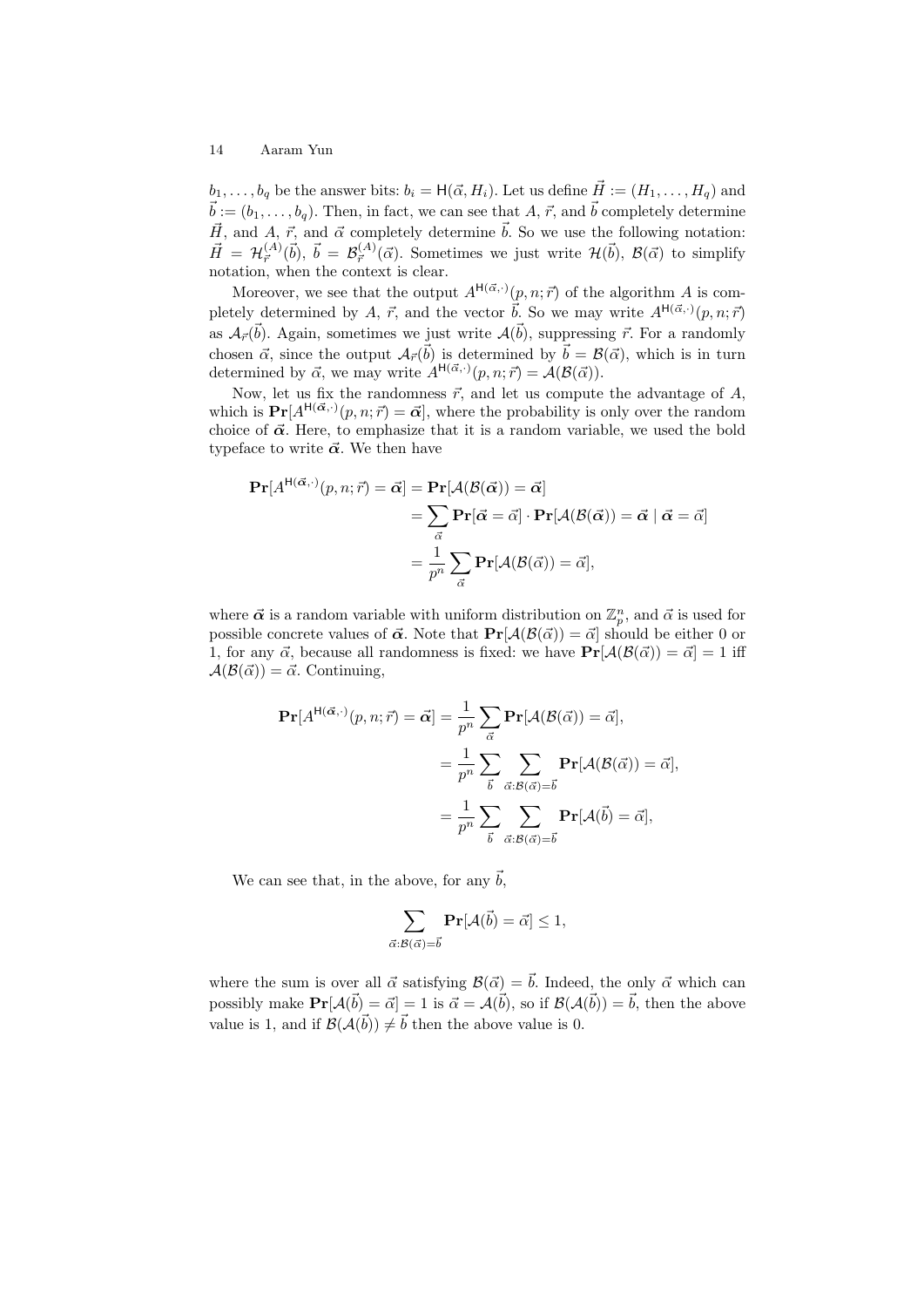Therefore, we see that

$$
\begin{aligned} \Pr[A^{\mathsf{H}(\vec{\alpha},\cdot)}(p,n;\vec{r}) = \vec{\alpha}] &\leq \frac{1}{p^n} \sum_{\vec{b}} 1 \\ &= \frac{\text{the number of all possible } \vec{b}^{\cdot} \mathsf{s}}{p^n}. \end{aligned}
$$

Any  $\vec{b} = \mathcal{B}(\alpha)$  is a bitstring of length q, and moreover, in any such  $\vec{b}$ , 1 cannot occur more than  $n$  times. This is because we assumed that the algorithm  $A$  never makes useless queries; suppose  $H_1, \ldots, H_m$  are hyperplane queries made by A with 1 as the answer. Then, all of these hyperplanes intersect ( $\vec{\alpha}$  is on all of them). Moreover, due to the fact that all these queries were useful, we have

$$
H_1 \cap \cdots \cap H_i \nsubseteq H_{i+1},
$$

for all  $i = 1, 2, \ldots, m - 1$ . But then each additional hyperplane should decrement the dimension of the intersection by 1, so there can be at most  $n$  such hyperplanes, and there can be at most  $n$  1s in any  $\ddot{b}$ . Hence we have,

$$
\mathbf{Pr}[A^{\mathsf{H}(\vec{\alpha},\cdot)}(p,n;\vec{r}) = \vec{\alpha}] \leq \frac{1}{p^n} \sum_{i=0}^n \binom{q}{i}.
$$

Finally, the theorem is satisfied for general A, because when conditioned on any randomness  $\vec{r}$ , the success probability is bounded by the same upper bound  $p^{-n}\sum_{i=0}^n\binom{q}{i}$ . The contract of the contract of the contract of the contract of  $\Box$ 

Corollary 1. Let A be any SHQ solver which makes at most q hyperplane queries. Then,

$$
\mathbf{Adv}_{p,n}^{\mathsf{shq}}(A) \leq \frac{1}{p^n} + \frac{1}{2}\left(\frac{eq}{np}\right)^n.
$$

*Proof.* The proof follows from Theorem 6 and the following Theorem 7.  $\Box$ 

Remark 4. If we write q as  $q = np\delta$  for some  $\delta$ , then Corollary 1 says that the advantage of the solver A is bounded by  $p^{-n} + (e \delta)^n/2$ . Since we assume that  $n = o(p)$ , certainly  $p^{-n} \le n/p = o(1)$ . Now we want to show that  $\delta = \Omega(1)$ . Suppose not. Then we may find an increasing sequence  $\{\lambda_i\}$  of values of the parameter  $\lambda$  such that  $\delta(\lambda_i) \to 0$  as  $i \to 0$ . Then,  $e\delta(\lambda_i) < 1$  eventually, and then  $(e\delta(\lambda_i))^n/2 \leq e\delta(\lambda_i)/2 \to 0$  as  $i \to 0$ . Therefore, this contradicts that A solves SHQ with constant advantage. This shows that if A solves SHQ with constant advantage, then  $\delta = q/np = \Omega(1)$ . In short, a SHQ solver with constant advantage should make  $\Omega(np)$  queries.

Theorem 7. We have

$$
\sum_{i=1}^{n} \binom{q}{i} \le \frac{1}{2} \left(\frac{eq}{n}\right)^n
$$

for any positive integers q, n satisfying  $1 \le n \le q$ .

The proof of Theorem 7 is in Appendix A.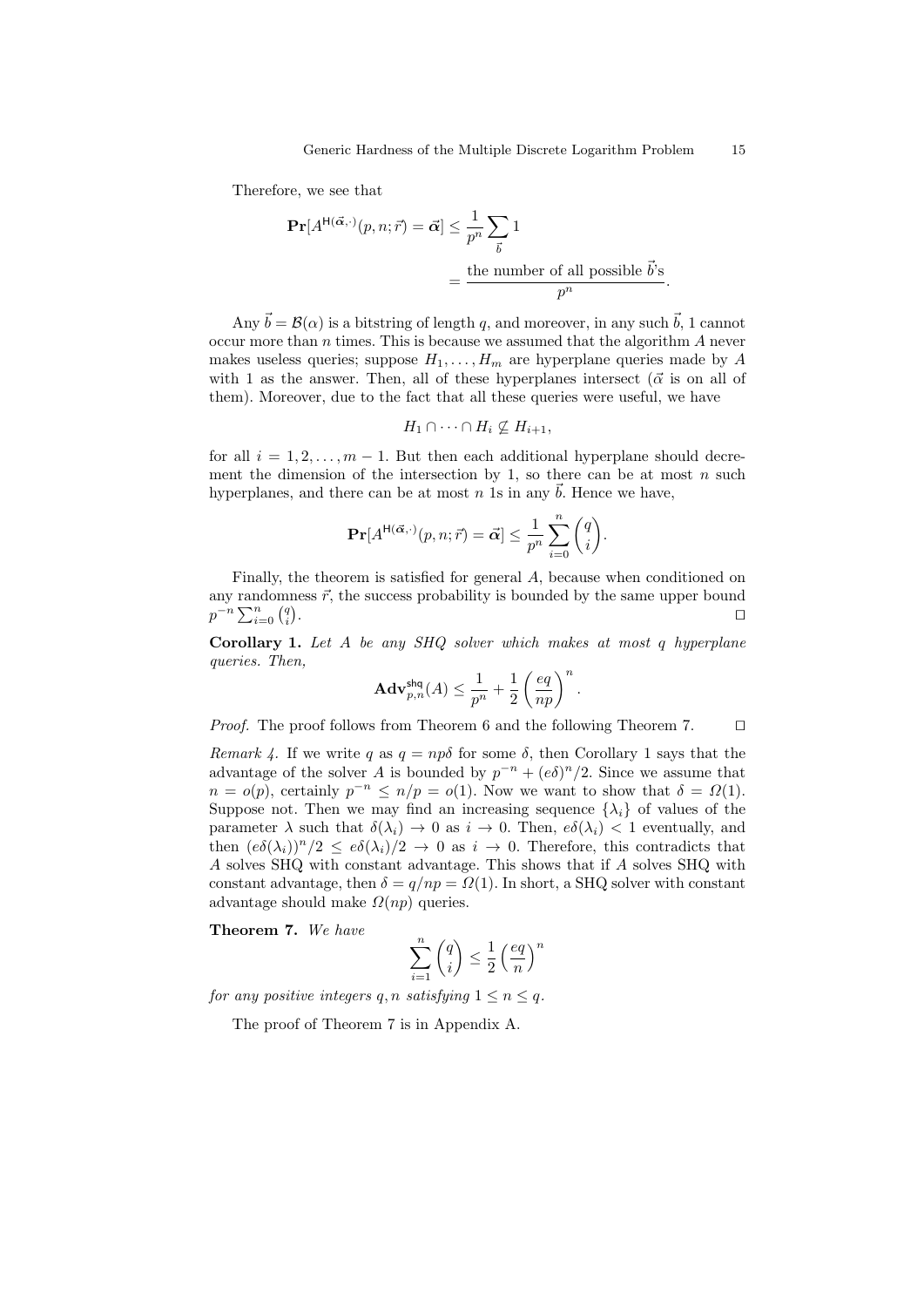# 6 Conclusion

#### 6.1 Generic Hardness of MDL

By combining the results so far, we obtain the following corollary:

Corollary 2. Let A be any generic MDL solver which makes at most q queries. Then,

$$
\mathbf{Adv}_{p,n}^{\mathsf{mdl}}(A) \leq \frac{1}{p^n} + \frac{1}{2}\left(\frac{e(q+n+1)^2}{2np}\right)^n
$$

*Proof.* This follows directly from Theorem 1 and Corollary 1.  $\Box$ 

.

Let us write  $q = \sqrt{np\delta}$  for some  $\delta$ . Then, the upper bound of  $\mathbf{Adv}_{p,n}^{\text{mdl}}(A)$  in Corollary 2 can be expanded as

$$
\frac{1}{p^n}+\frac{1}{2}\left(\frac{e(\sqrt{np}\delta+n+1)^2}{2np}\right)^n=\frac{1}{p^n}+\frac{1}{2}\left(\frac{e\delta^2}{2}+e\delta\sqrt{\frac{n}{p}}+\frac{e\delta}{\sqrt{np}}+\frac{en}{2p}+\frac{e}{p}+\frac{e}{2np}\right)^n.
$$

Suppose that A solves MDL with constant advantage. Then we can see that  $\delta = \Omega(1)$ : suppose not, then we may assume that we can find an increasing sequence  $\{\lambda_i\}$  of values of the parameter  $\lambda$  such that  $\delta(\lambda_i) \to 0$  as  $i \to 0$ . Then,  $\delta(\lambda_i)$  is eventually bounded by  $\sqrt{1/e}$ , and since we assume that  $n = o(p)$ , we have

$$
\frac{e\delta(\lambda_i)^2}{2} + e\delta(\lambda_i)\sqrt{\frac{n(\lambda_i)}{p(\lambda_i)}} + \frac{e\delta(\lambda_i)}{\sqrt{n(\lambda_i)p(\lambda_i)}} + \frac{en(\lambda_i)}{2p(\lambda_i)} + \frac{e}{p(\lambda_i)} + \frac{e}{2n(\lambda_i)p(\lambda_i)} \to 0,
$$

as  $i \rightarrow 0$ . Therefore,

$$
\frac{1}{p(\lambda_i)^{n(\lambda_i)}} + \frac{1}{2} \left( \frac{e(\sqrt{n(\lambda_i)p(\lambda_i)}\delta + n(\lambda_i) + 1)^2}{2n(\lambda_i)p(\lambda_i)} \right)^n \to 0,
$$

as  $i \to 0$ , contradicting that A has constant advantage. Hence, we conclude that  $\delta = q/\sqrt{np} = \Omega(1)$ . Therefore, if a generic MDL solver has constant advantage,  $\Omega = q/\sqrt{n}p = 32(1)$ . Therefore, it a generic MDL solver has constant advantage, then it should make  $\Omega(\sqrt{np})$  queries. This affirmatively settles Kuhn and Struik's conjecture [8].

#### 6.2 Interval-MDL

We may also consider Interval-MDL, where instead of the exponents  $\alpha_1, \ldots, \alpha_n$ are chosen from the whole group  $\mathbb{Z}_p$ , they are chosen from an interval  $\{0, 1, \ldots, l-\}$  $1\} \subseteq \mathbb{Z}_p$  of size l. For example, Boneh-Goh-Nissim homomorphic encryption [5] requires solving DL for exponents chosen from such an interval, and Bernstein and Lange [2] suggested preprocessing methods to speed up such computations.

We remark that with trivial modifications, all of our results (except those about the worst-case SHQ problems) also apply to Interval-MDL and the corresponding Interval-SHQ: in the upper bounds for advantages, simply replace the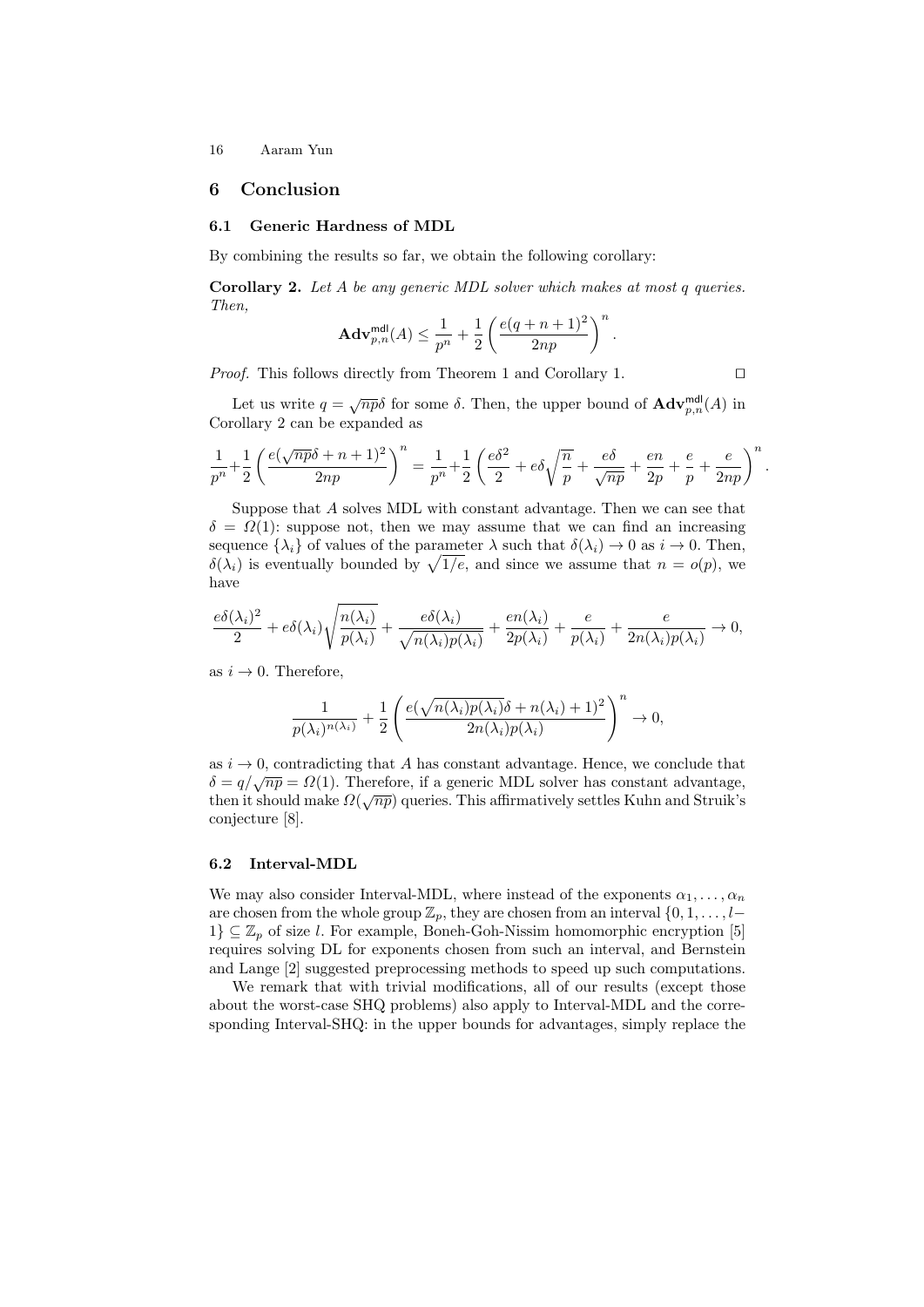group order  $p$  with the interval size l. For example, the bound in Corollary 2 becomes

$$
\frac{1}{l^n}+\frac{1}{2}\left(\frac{e(q+n+1)^2}{2nl}\right)^n,
$$

and a generic Interval-MDL solver with constant advantage should make  $\Omega$ √  $\it nl)$ queries, assuming  $n = o(l)$ . This is because our proof techniques, especially that of Theorem 6, work equally well for the interval version. For that matter, the size-l subset does not even have to be an interval: any subset of size l would do.

Acknowledgments. This research was supported by Basic Science Research Program through the National Research Foundation of Korea (NRF) funded by the Ministry of Education (No. 2011-0025127).

### References

- 1. Digital signature standard (DSS). NIST (National Institute of Standards and Technology) FIPS 186-4 (2013)
- 2. Bernstein, D.J., Lange, T.: Computing small discrete logarithms faster. In: Galbraith, S.D., Nandi, M. (eds.) INDOCRYPT 2012. LNCS, vol. 7668, pp. 317–338. Springer, Heidelberg (2012)
- 3. Boneh, D., Boyen, X.: Short signatures without random oracles and the SDH assumption in bilinear groups. J. Cryptol. 21(2), 149–177 (2008)
- 4. Boneh, D., Boyen, X., Shacham, H.: Short group signatures. In: Franklin, M.K. (ed.) CRYPTO 2004. LNCS, vol. 3152, pp. 41–55. Springer, Heidelberg (2004)
- 5. Boneh, D., Goh, E.J., Nissim, K.: Evaluating 2-DNF formulas on ciphertexts. In: Kilian, J. (ed.) TCC 2005. LNCS, vol. 3378, pp. 325–341. Springer, Heidelberg (2005)
- 6. Bruen, A.A.: Polynomial multiplicities over finite fields and intersection sets. Journal of Combinatorial Theory, Series A 60(1), 19–33 (1992)
- 7. Hitchcock, Y., Montague, P., Carter, G., Dawson, E.: The efficiency of solving multiple discrete logarithm problems and the implications for the security of fixed elliptic curves. International Journal of Information Security 3(2), 86–98 (2004)
- 8. Kuhn, F., Struik, R.: Random walks revisited: Extensions of Pollard's Rho algorithm for computing multiple discrete logarithms. In: Vaudenay, S., Youssef, A.M. (eds.) Selected Areas in Cryptography. LNCS, vol. 2259, pp. 212–229. Springer, Heidelberg (2001)
- 9. Lee, H.T., Cheon, J.H., Hong, J.: Accelerating ID-based encryption based on trapdoor DL using pre-computation. Cryptology ePrint Archive, Report 2011/187 (2011), http://eprint.iacr.org/2011/187
- 10. Maurer, U.M., Yacobi, Y.: A non-interactive public-key distribution system. Designs, Codes and Cryptography 9(3), 305–316 (1996)
- 11. Nechaev, V.I.: Complexity of a determinate algorithm for the discrete logarithm. Mathematical Notes 55(2), 165–172 (1994)
- 12. Shoup, V.: Lower bounds for discrete logarithms and related problems. In: Fumy, W. (ed.) EUROCRYPT 1997. LNCS, vol. 1233, pp. 256–266. Springer, Heidelberg (1997)
- 13. Sørensen, A.B.: On the number of rational points on codimension-1 algebraic sets in  $P^{n}(F_q)$ . Discrete Mathematics 135(1-3), 321-334 (1994)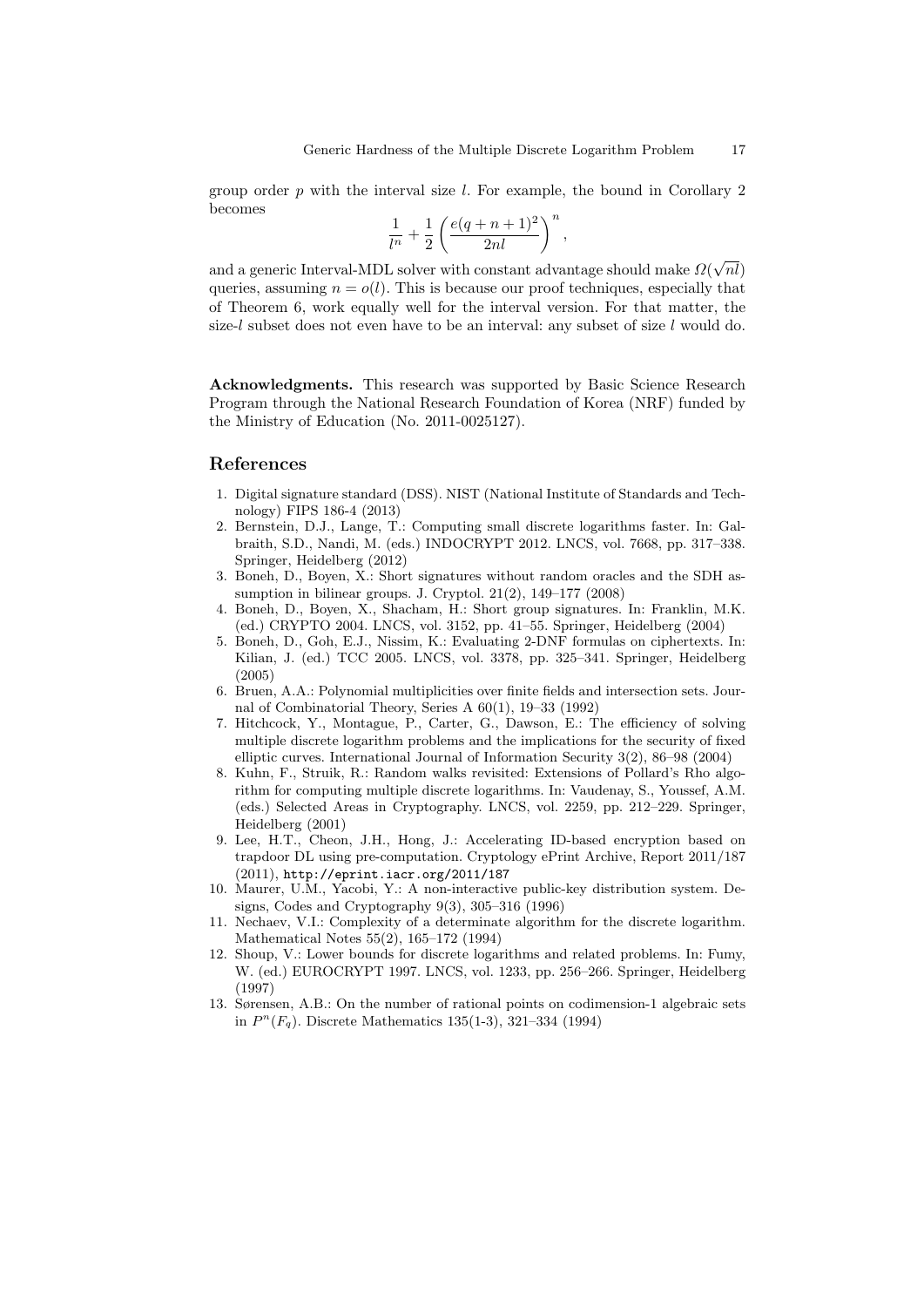# A Proof of Theorem 7

Before proving Theorem 7, we need a technical lemma:

**Lemma 1.** Suppose that  $q \geq 5$  and  $2 \leq n \leq q-3$ . Then,

$$
q\sum_{i=1}^{n} \binom{q}{i} \ge (n+1) \sum_{i=1}^{n+1} \binom{q}{i}.
$$
 (1)

*Proof.* Letting  $S := \sum_{i=1}^{n} {q \choose i}$ , we may write the inequality (1) as

$$
qS \ge (n+1)\left(S + \begin{pmatrix} q \\ n+1 \end{pmatrix}\right).
$$
 (2)

This can be simplified as

$$
\frac{n+1}{q-n-1} {q \choose n+1} \le S.
$$
 (3)

But,

$$
\frac{n+1}{q-n-1} {q \choose n+1} = \frac{n+1}{q-n-1} \cdot \frac{q!}{(n+1)!(q-n-1)!}
$$

$$
= \frac{q-n}{q-n-1} \cdot \frac{q!}{n!(q-n)!}
$$
(4)
$$
= \frac{q-n}{q-n-1} {q \choose n}.
$$

So, the inequality (1) is equivalent to

$$
\left(1 + \frac{1}{q - n - 1}\right)\binom{q}{n} \le \sum_{i=1}^{n} \binom{q}{i},\tag{5}
$$

which in turn is equivalent to

$$
\frac{1}{q-n-1} \binom{q}{n} \le \sum_{i=1}^{n-1} \binom{q}{i}.\tag{6}
$$

So let us prove this inequality (6).

Consider the function  $f(n) := (n-1)(q-1-n)$ . As a function of n, this is a quadratic concave function with  $f(1) = f(q-1) = 0$ . Since we assume  $2 \le n \le q-3$ , we have  $f(n) \ge \min(f(2), f(q-3))$ . Since  $f(2) = q-3 \ge 2$  and  $f(q-3) = 2(q-4) \geq 2$ , we have

$$
(n-1)(q-1-n) \ge 2,
$$
\n(7)

for any  $n = 2, \ldots, q - 3$ . Simple calculation shows that this is equivalent to

$$
\frac{1}{(q-n-1)n} \le \frac{1}{q-n+1}.\tag{8}
$$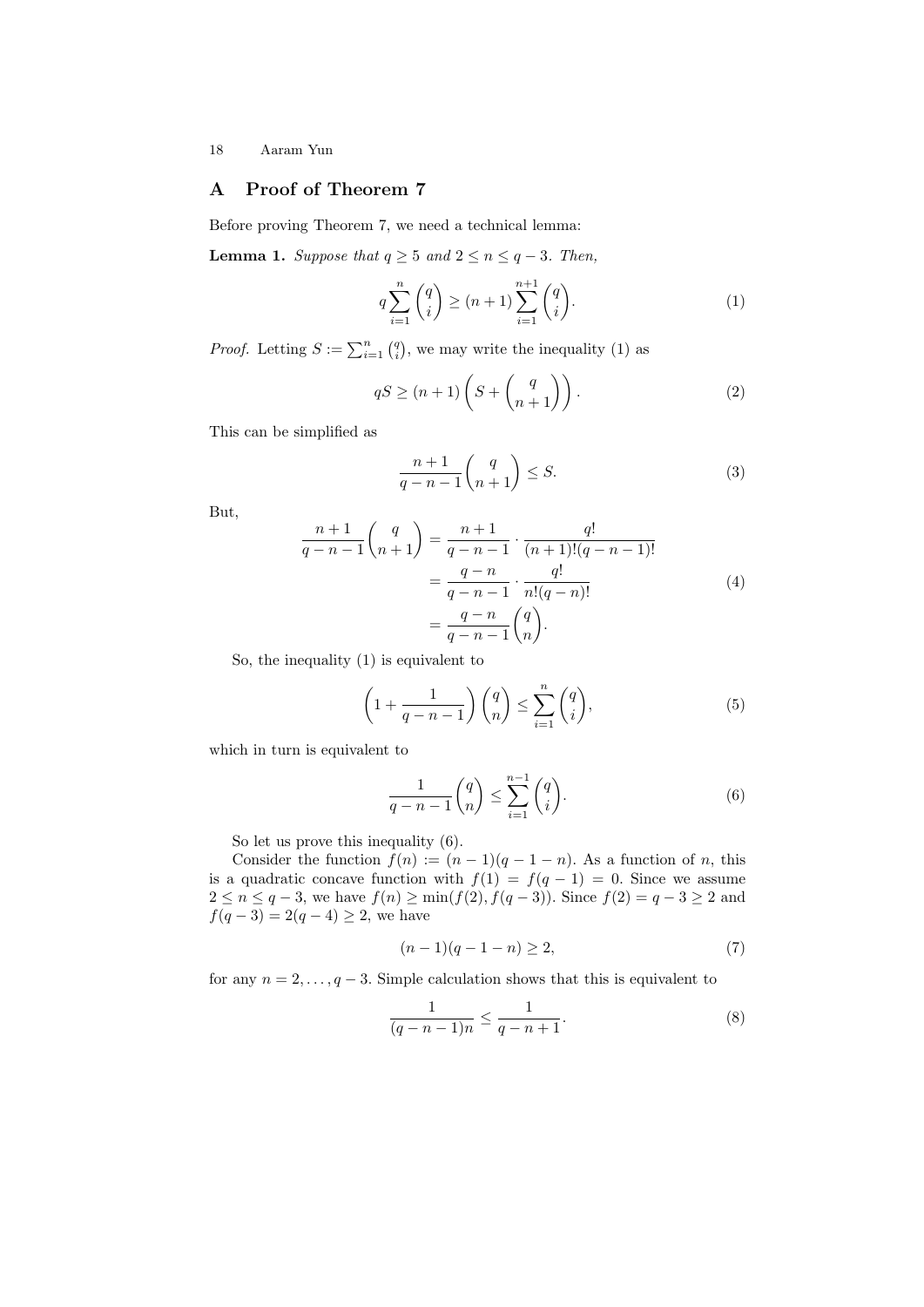Then,

$$
\frac{1}{q-n-1} \binom{q}{n} = \frac{1}{(q-n-1)n} \cdot n \binom{q}{n} \n\leq \frac{1}{q-n+1} \cdot n \binom{q}{n} \n\leq \frac{n}{q-n+1} \cdot \frac{q!}{n!(q-n)!} = \frac{q!}{(n-1)!(q-n+1)!} \n= \binom{q}{n-1} \leq \sum_{i=1}^{n-1} \binom{q}{i}.
$$
\n
$$
\Box
$$

Now we are ready to prove Theorem 7:

Theorem 7. We have

$$
\sum_{i=1}^{n} \binom{q}{i} \le \frac{1}{2} \left(\frac{eq}{n}\right)^n \tag{10}
$$

for any positive integers q, n satisfying  $1 \le n \le q$ .

Proof. The proof is based on case analysis. First, we prove the inequality when  $q \geq 5$  and  $1 \leq n \leq q-2$ .

From Lemma 1, we have

$$
q\sum_{i=1}^{n} \binom{q}{i} \ge (n+1) \sum_{i=1}^{n+1} \binom{q}{i},\tag{11}
$$

for  $q \geq 5$  and  $2 \leq n \leq q-3$ .

Then, since  $e \geq (1 + 1/n)^n$ , we have

$$
eq \sum_{i=1}^{n} {q \choose i} \ge \left(1 + \frac{1}{n}\right)^n (n+1) \sum_{i=1}^{n+1} {q \choose i}, \tag{12}
$$

which is equivalent to

$$
\left(\frac{n}{eq}\right)^n \sum_{i=1}^n \binom{q}{i} \ge \left(\frac{n+1}{eq}\right)^{n+1} \sum_{i=1}^{n+1} \binom{q}{i}.\tag{13}
$$

Also, when  $n = 1$ , the above inequality (13) is

$$
\frac{1}{eq} \binom{q}{1} \ge \left(\frac{2}{eq}\right)^2 \sum_{i=1}^2 \binom{q}{i},\tag{14}
$$

which is equivalent to

$$
\frac{e}{2} \ge 1 + \frac{1}{q},\tag{15}
$$